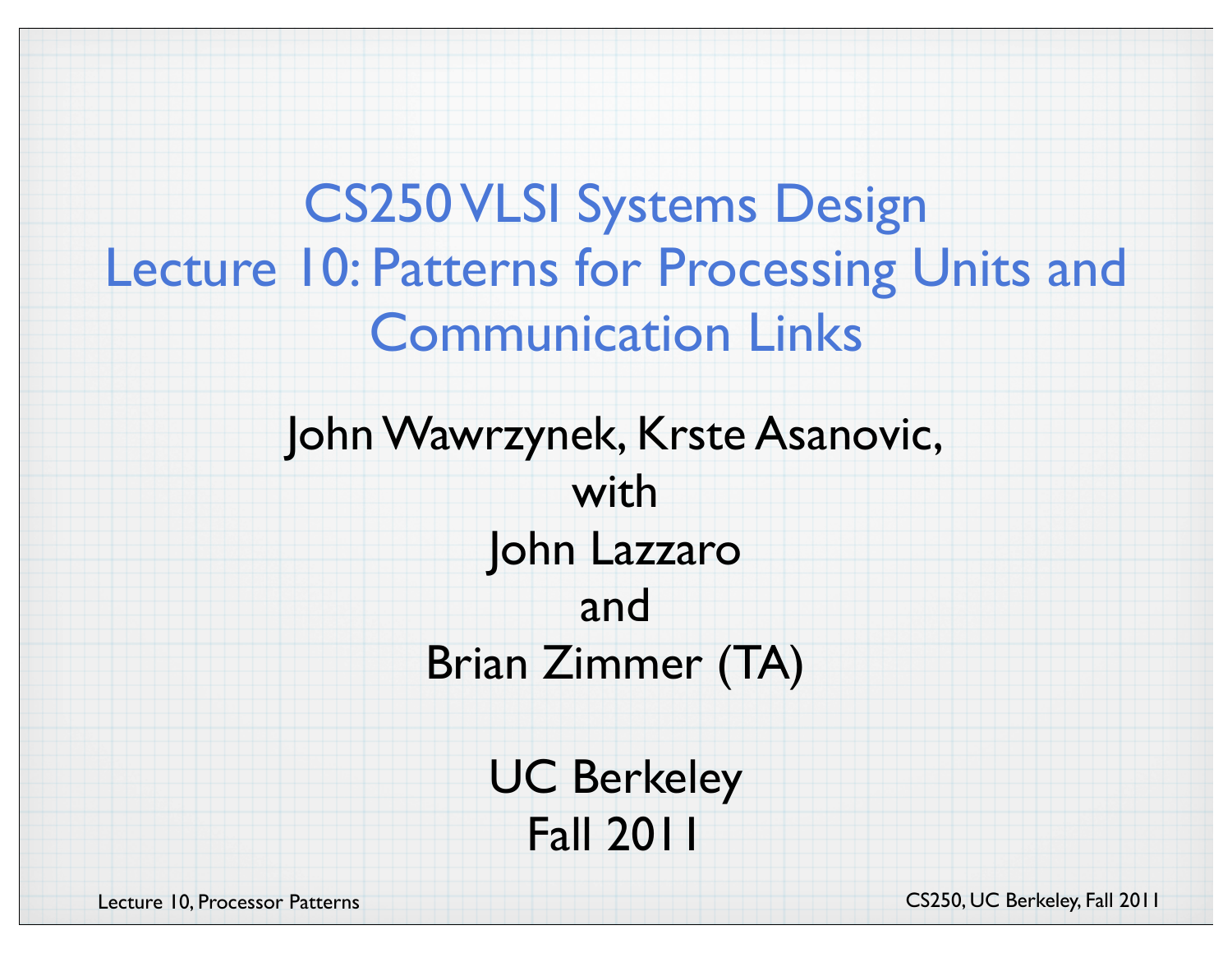### Unit-Transaction Level (UTL)

- A UTL design's functionality is specified as sequences of atomic transactions performed at each unit, affecting only local state and I/O of unit
	- i.e., *serializable*: can reach any legal state by single-stepping entire system, one transaction at a time
	- High-level UTL spec admits various mappings into RTL with various cycle timings and overlap of transactions' executions

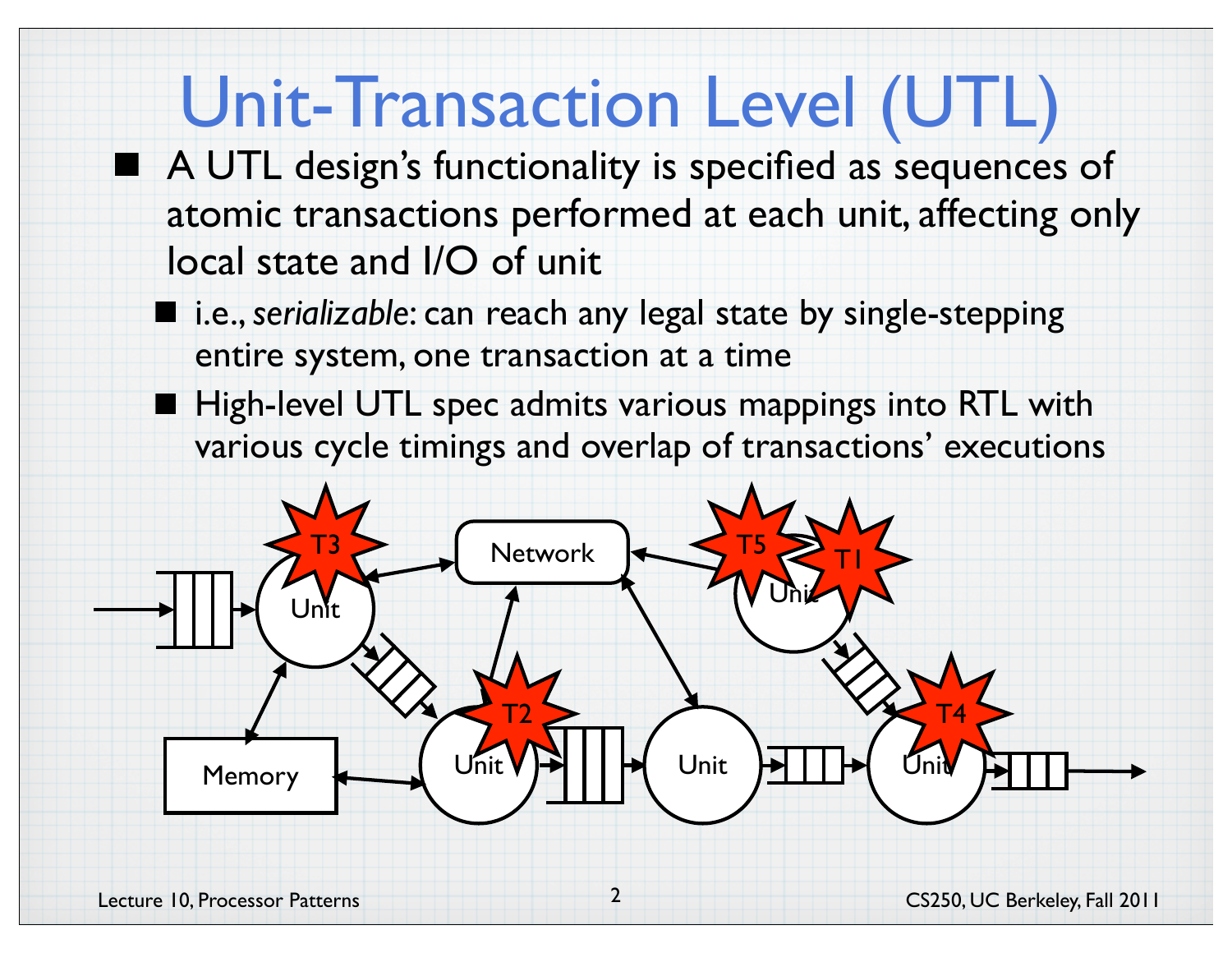## Transactional Specification of Unit



■ Each transaction has a combinational guard function defined over local state and state of I/O indicating when it can fire

■ e.g., only fire when head of input queue present and of certain type ■ Transaction mutates local state and performs I/O when it fires Scheduler is combinational function that picks next ready transaction to fire

3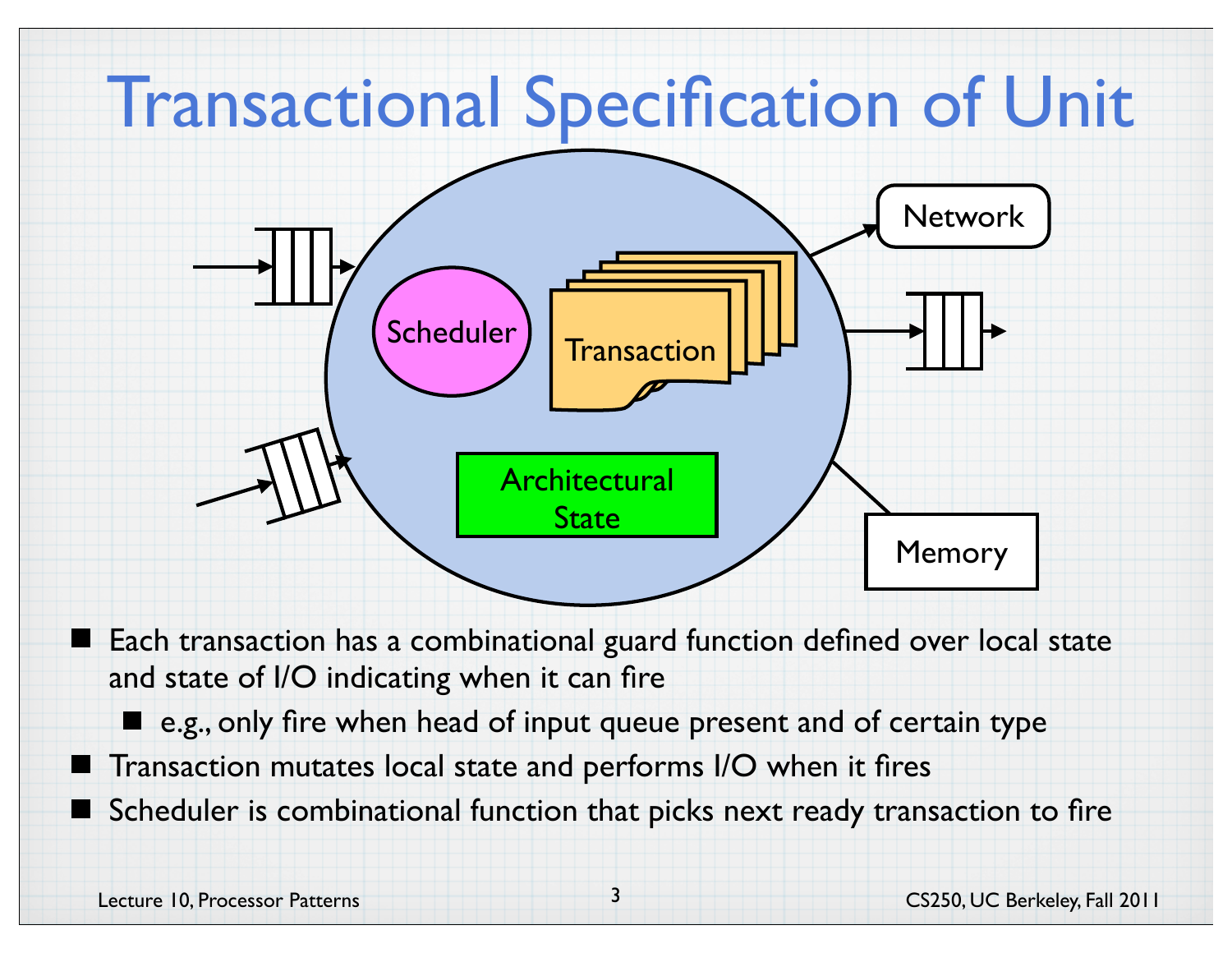### Architectural State

- **The architectural state of a unit is that which is visible** from outside the unit through I/O operations
	- $\blacksquare$  i.e., architectural state is part of the spec
	- (this is the target for "black-box" testing)
- When a unit is refined into RTL, there will usually be additional *microarchitectural* state that is not visible from outside

4

- **II** Intra-transaction sequencing logic
- Pipeline registers ▆
- Internal caches and/or buffers
- (this is the target for "white-box" testing)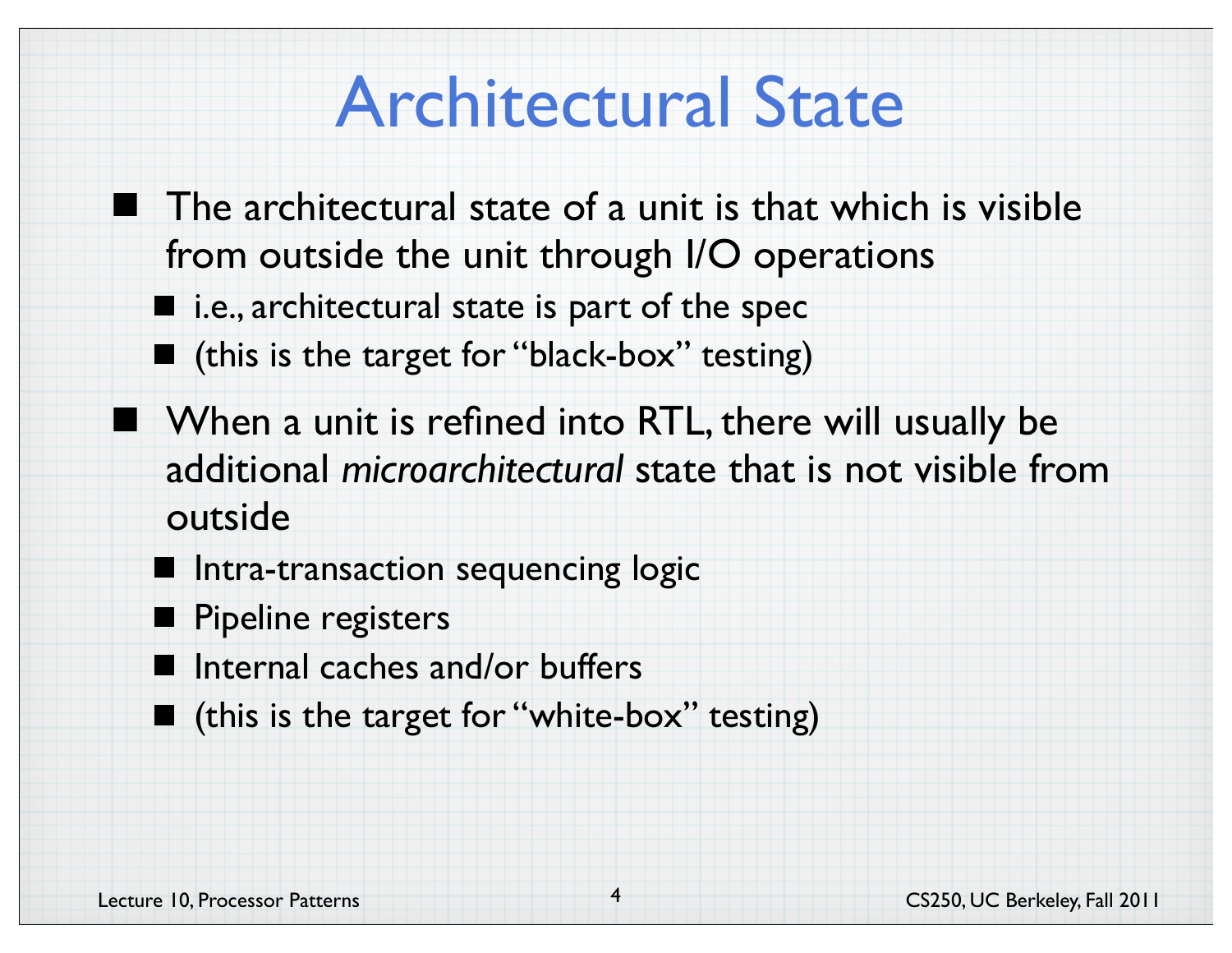## UTL Example: Route Lookup



### Transactions in decreasing scheduler priority

- Table\_Write (request on table access queue)
- Writes a given 12-bit value to a given 12-bit address
- Table\_Read (request on table access queue)
- Reads a 12-bit value given a 12-bit address, puts response on table reply queue

### Route (request on packet input queue)

– Looks up header in table and places routed packet on correct output queue

*This level of detail is all the information we really need to understand what the unit is supposed to do! Everything else is implementation.*

5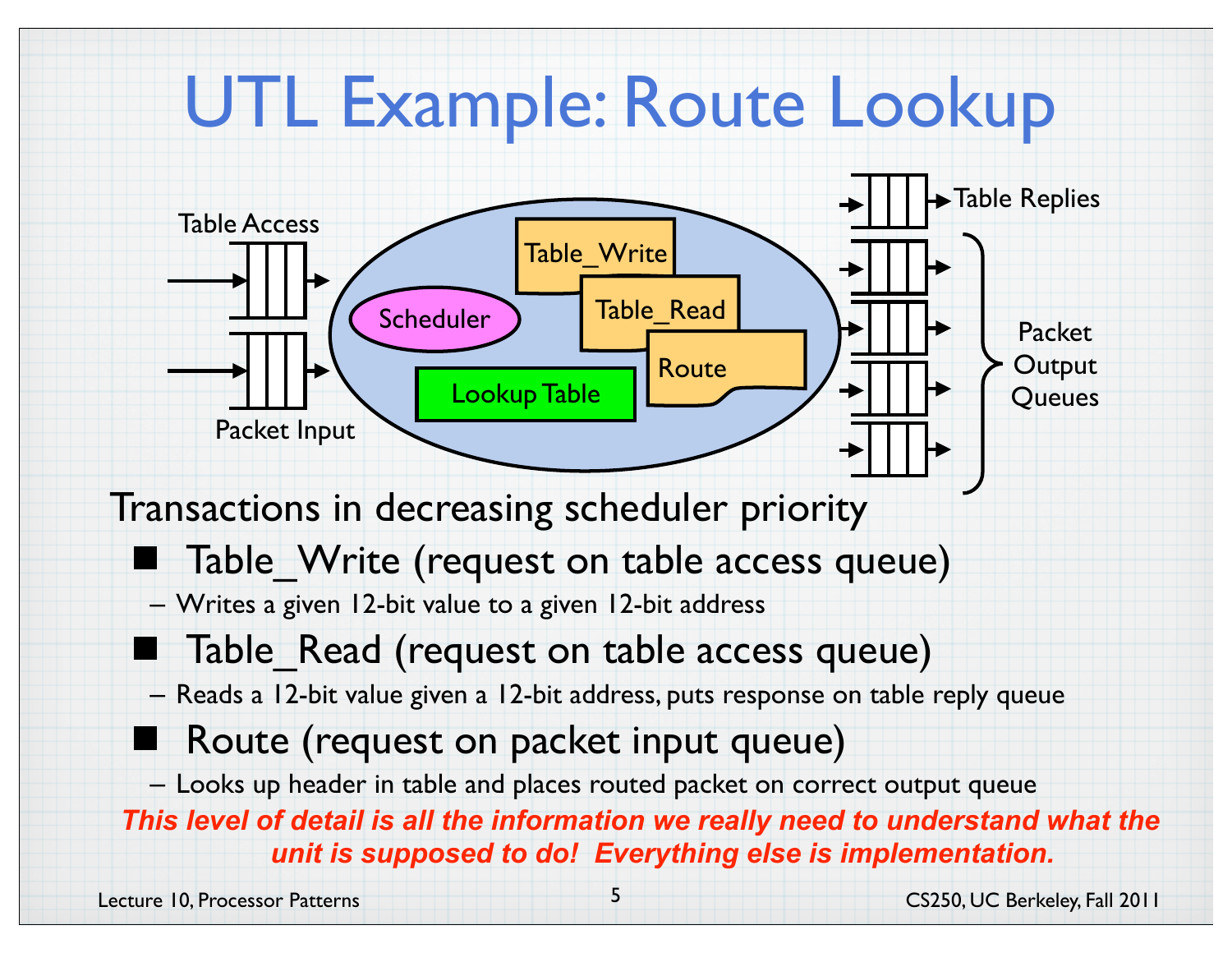### Refining Route Lookup to RTL Packet Input Packet **Output Oueues** Lookup RAM Table Access  $\left\{\wedge\right\}$  Reorder Buffer  $\searrow$   $\downarrow$   $\downarrow$   $\downarrow$  Table Replies Trie Lookup Pipeline **Control**

■ The reorder buffer, the trie lookup pipeline's registers, and any control state are microarchitectural state that should not affect function as viewed from outside

### Implementation must ensure atomicity of UTL transactions:

- Reorder buffer ensures packets flow through unit in order
- Must also ensure table write doesn't appear to happen in middle of packet lookup, e.g., wait for pipeline to drain before performing write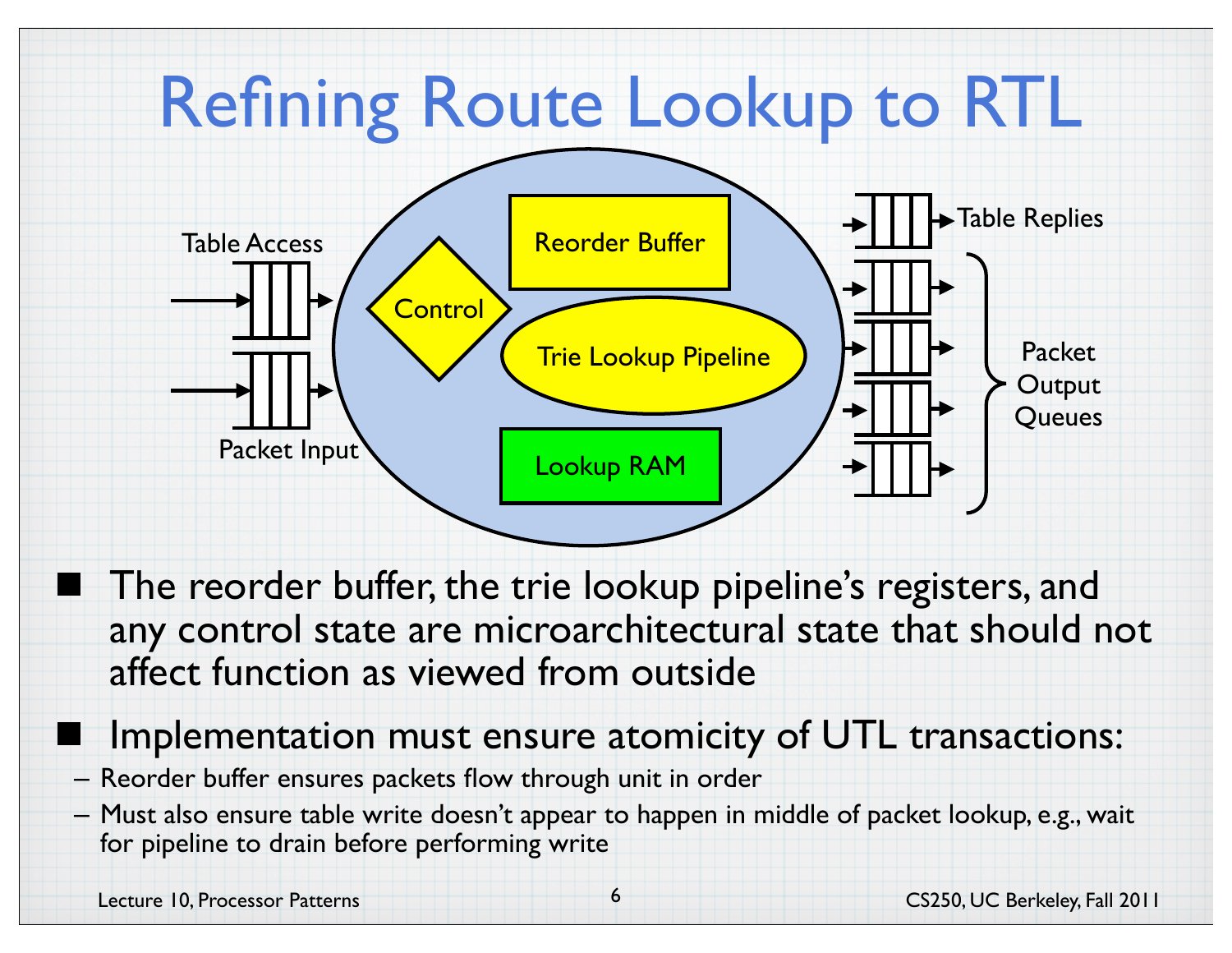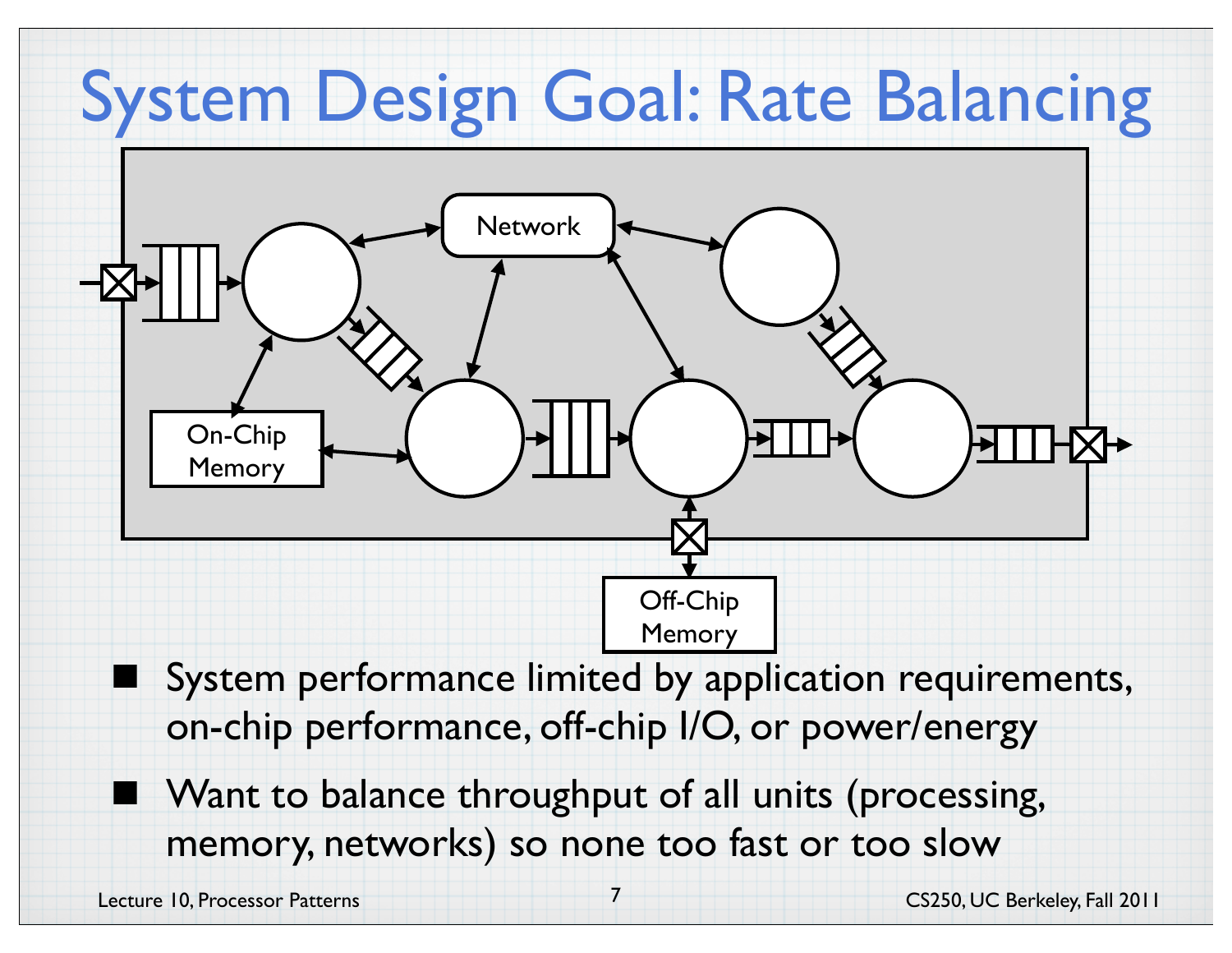## Rate-Balancing Patterns

- To make unit faster, use parallelism
	- **Unrolling (for processing units)**
	- **Banking (for memories)**
	- Multiporting (for memories)
	- **No. 3** Widen links (for networks)
	- I.e., Use more resources by expanding in space, shrinking in time
- To make unit slower, use time-multiplexing
	- Replace dedicated links with a shared bus (for networks)
	- Replace dedicated memories with a common memory
	- Replace multiport memory with multiple cycles on single port
	- Multithread computations onto a common pipeline
	- Schedule a dataflow graph onto a single ALU
	- I.e., Use less resources by shrinking in space, expanding in time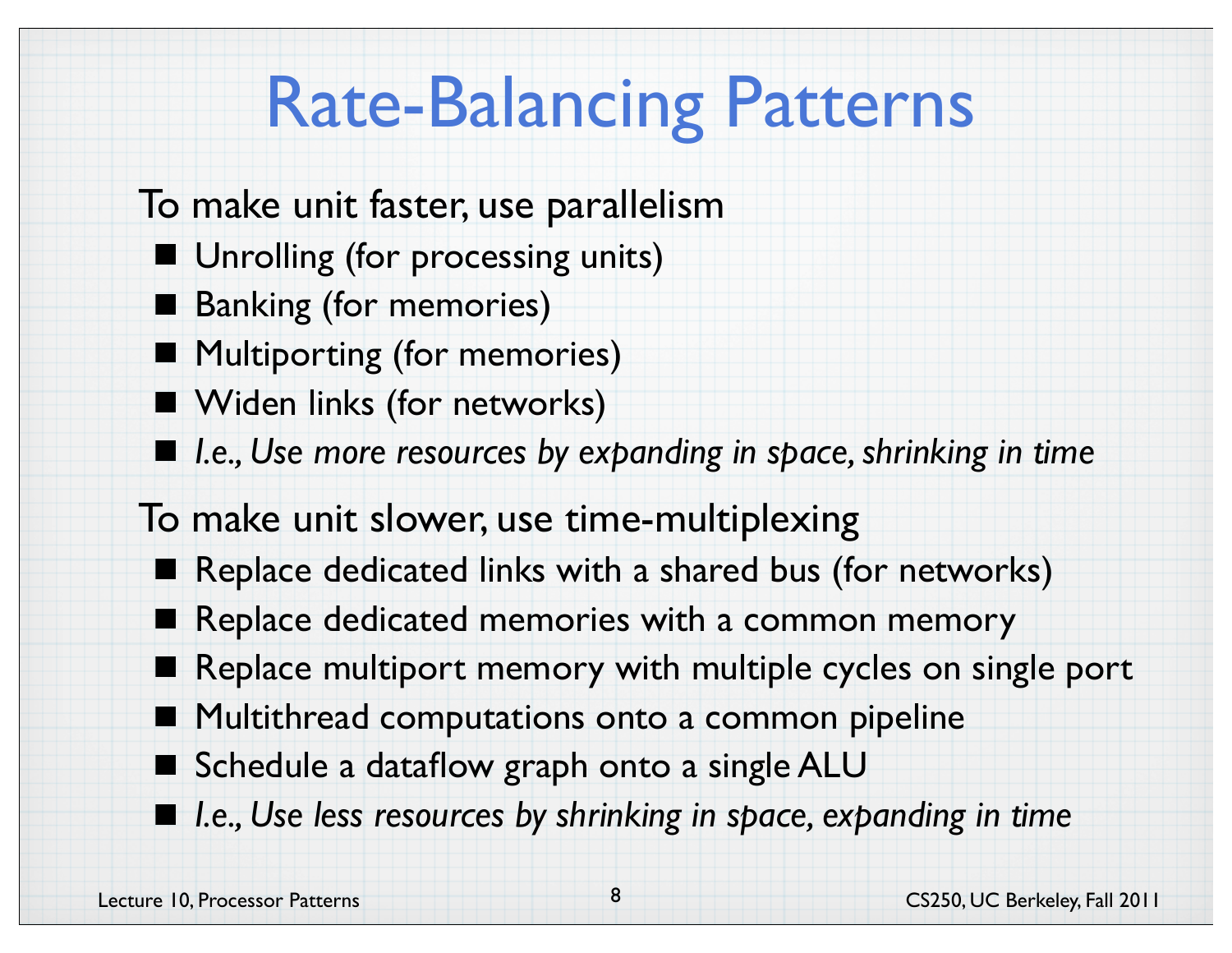## Stateless Stream Unit Unrolling

*(Stream is an ordered sequence)*

**Problem:** A stateless unit processing a single input stream of requests has insufficient throughput.

**Solution:** Replicate the unit and stripe requests across the parallel units. Aggregate the results from the units to form a response stream.

**Applicability:** Stream unit does not communicate values between independent requests.

**Consequences:** Requires additional hardware for replicated units, plus networks to route requests and collect responses. Latency and energy for each individual request increases due to additional interconnect cost.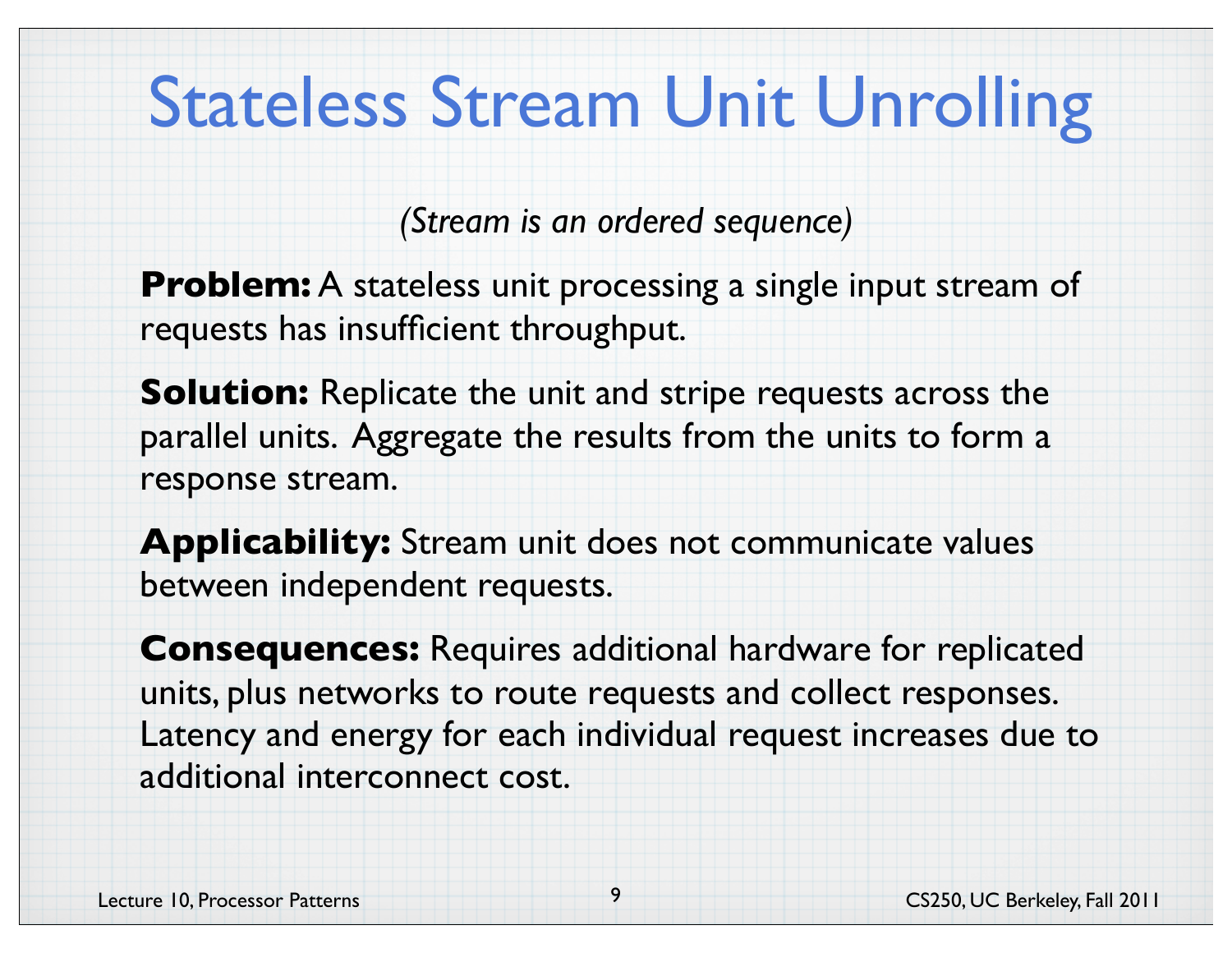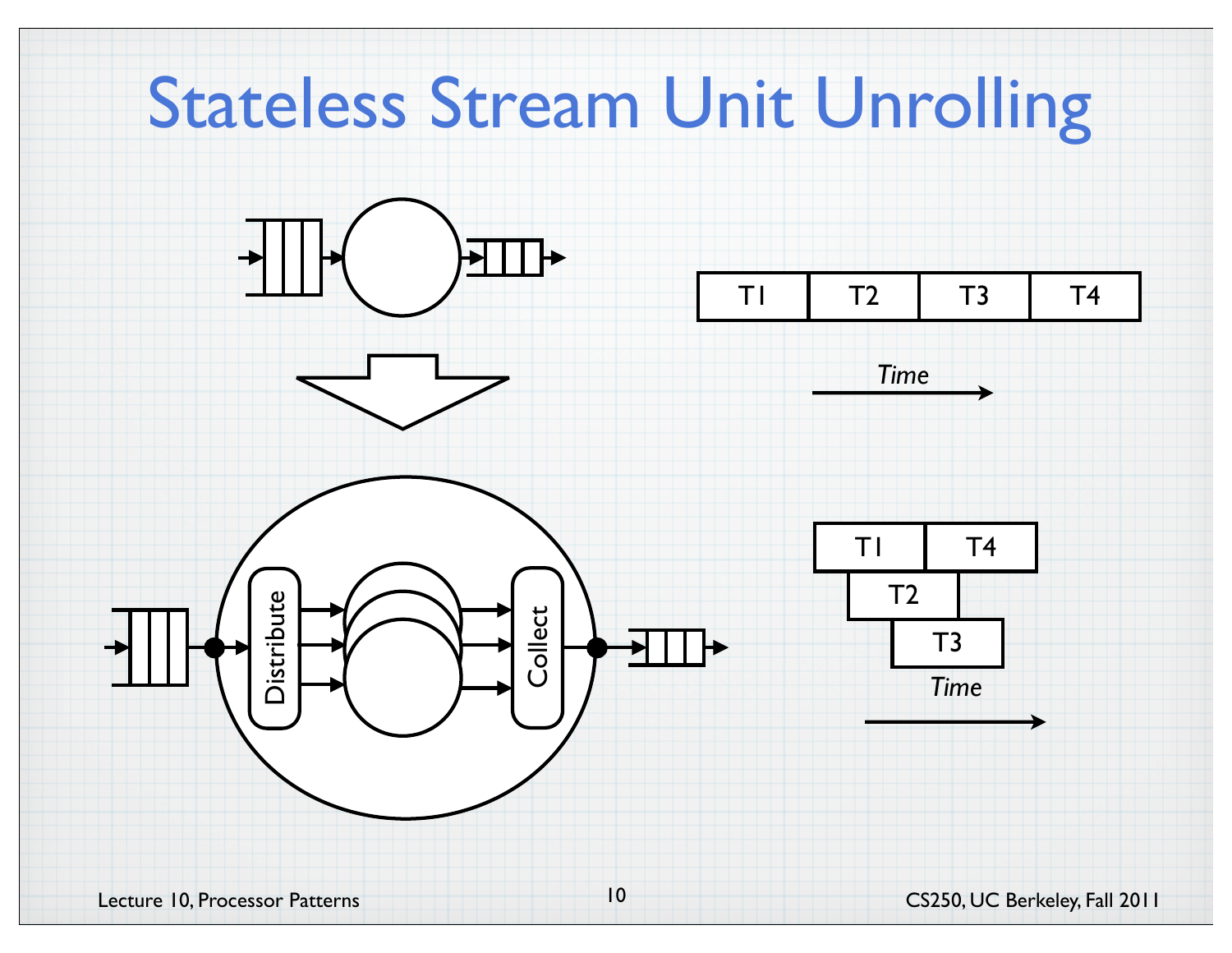### Variable-Latency Stateless Stream Unit Unrolling

**Problem:** A stateless stream unit processing a single input stream of requests has insufficient throughput, and each request takes a variable amount of time to process.

**Solution:** Replicate the unit. Allocate space in output reorder buffer in stream order, then dispatch request to next available unit. Unit writes result to allocated slot in output reorder buffer when completed (possibly out-of-order), but results can only be removed in stream order.

**Applicability:** Stream unit does not communicate values between independent requests.

**Consequences:** Additional hardware for replicated units plus added scheduler, buffer, and interconnects. Need scheduler to find next free unit and possibly an arbiter for reorder buffer write ports. Latency and energy for each individual request increases due to additional buffers and interconnect.

11

Lecture 10, Processor Patterns CS250, UC Berkeley, Fall 2011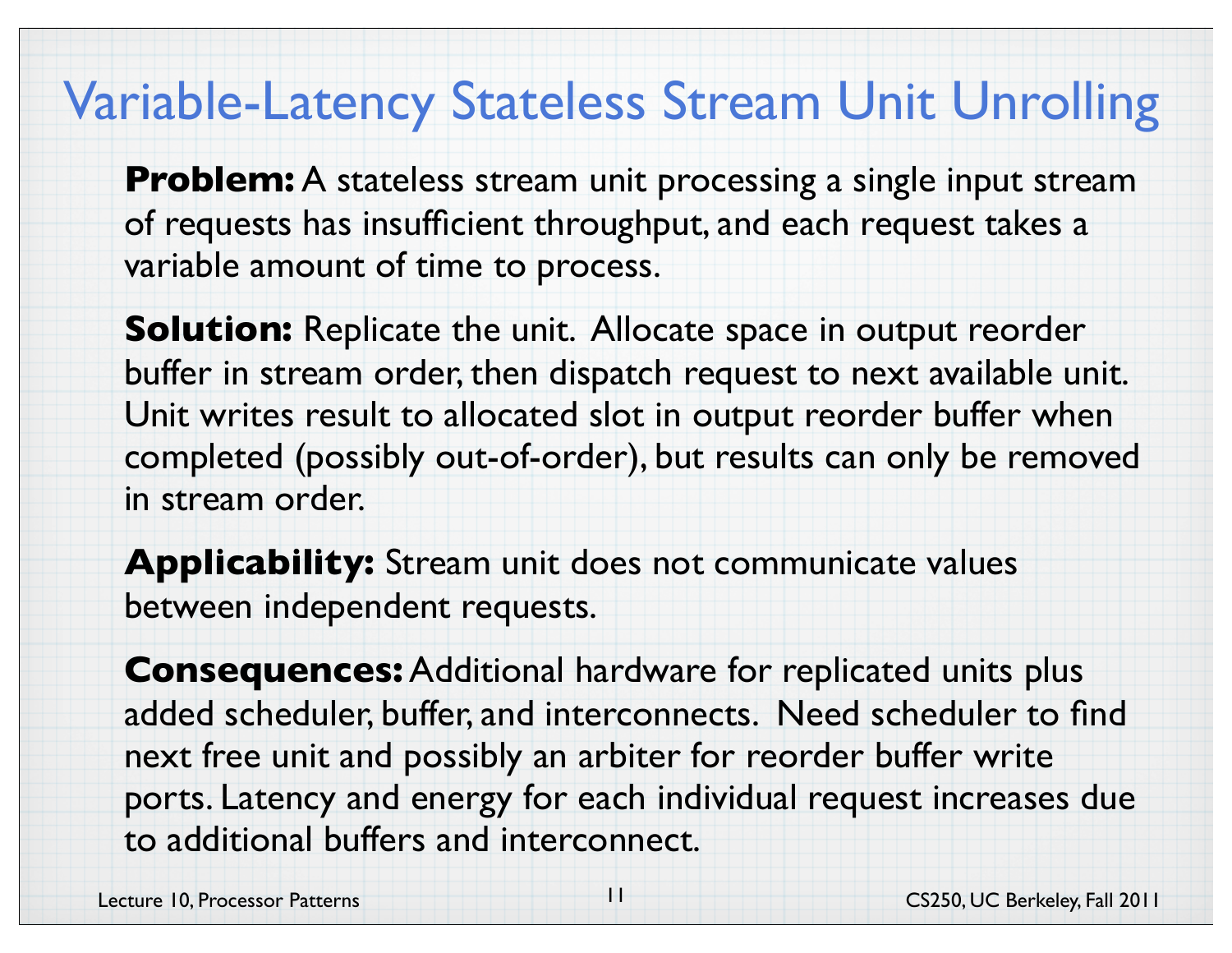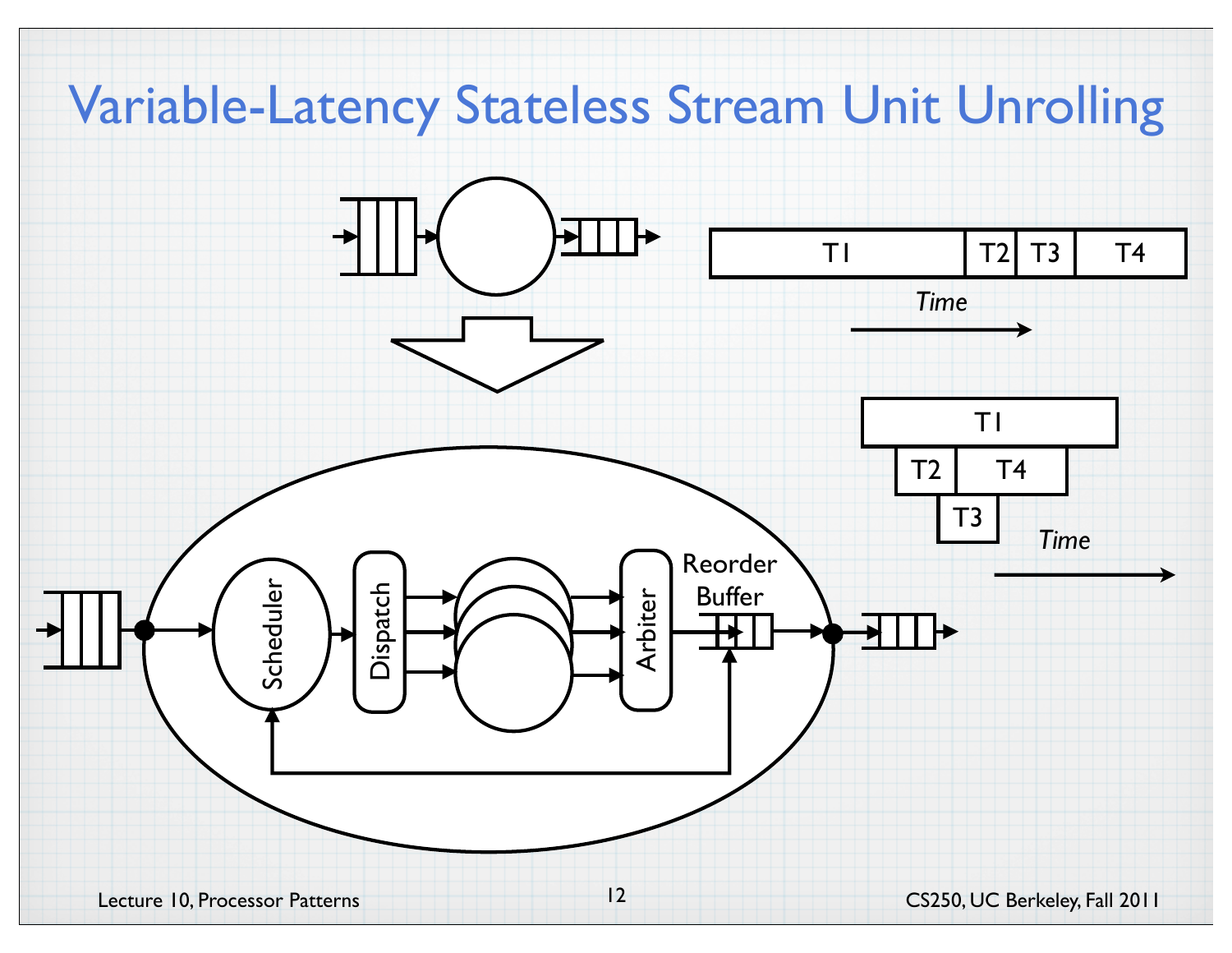## Time Multiplexing

**Problem:** Too much hardware used by several units processing independent transactions.

**Solution:** Provide only a single unit and time-multiplex hardware within unit to process independent transactions.

**Applicability:** Original units have similar functionality and required throughput is low.

**Consequences:** Combined unit has to provide superset of functionality of original units. Combined unit has to provide architectural state for all architectural state in original units (microarchitectural state, such as pipeline registers, can be shared). Control logic has to arbitrate usage of shared resources among independent transactions, and provide any performance guarantees.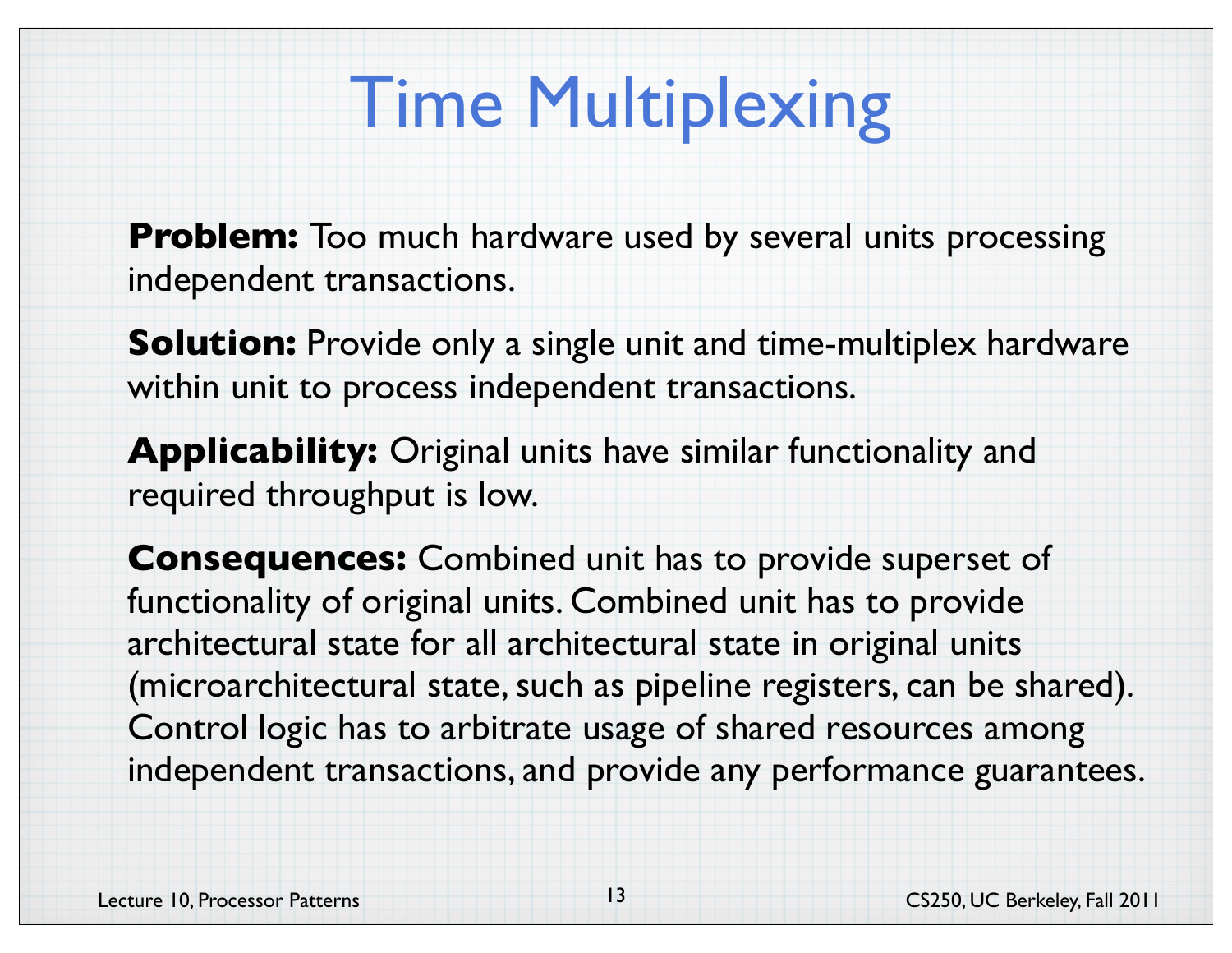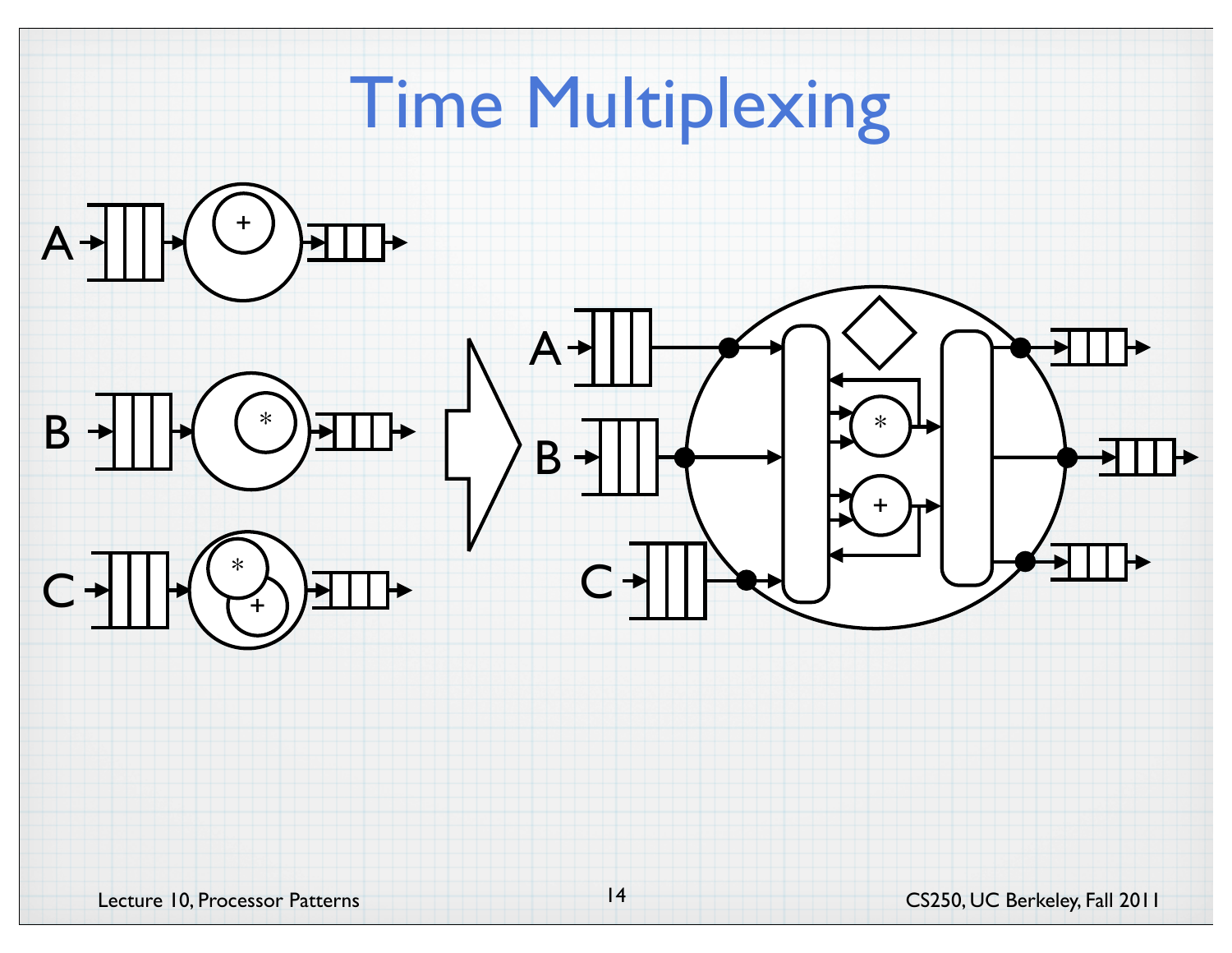### **Other Forms of Rate Balancing**

- **Increase/reduce voltage** 
	- **The Trade dynamic power for performance**
- **I** Increase/reduce L, Vt, Tox, etc.
	- **The Trade transistor leakage power for performance**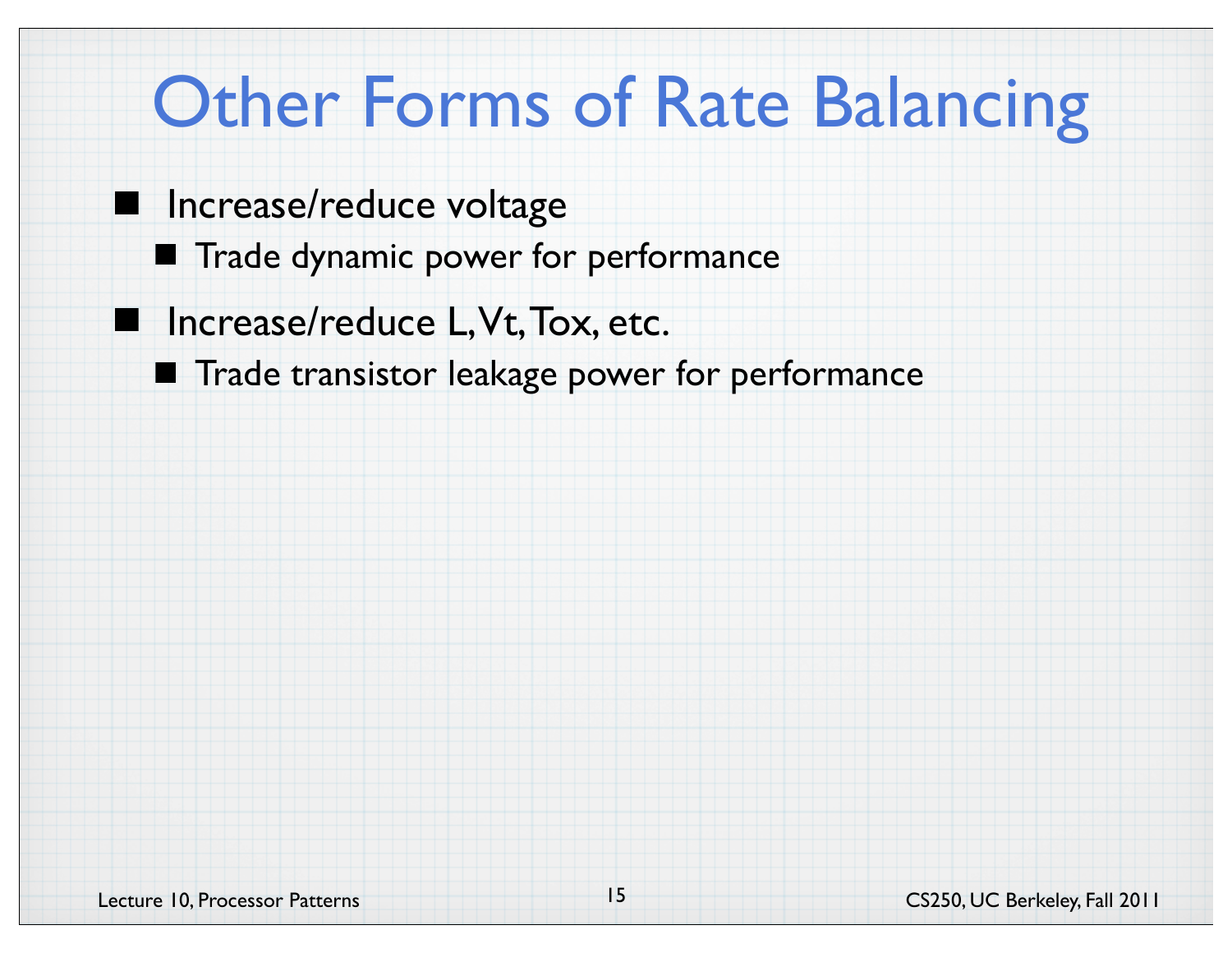# Processing Unit Design Patterns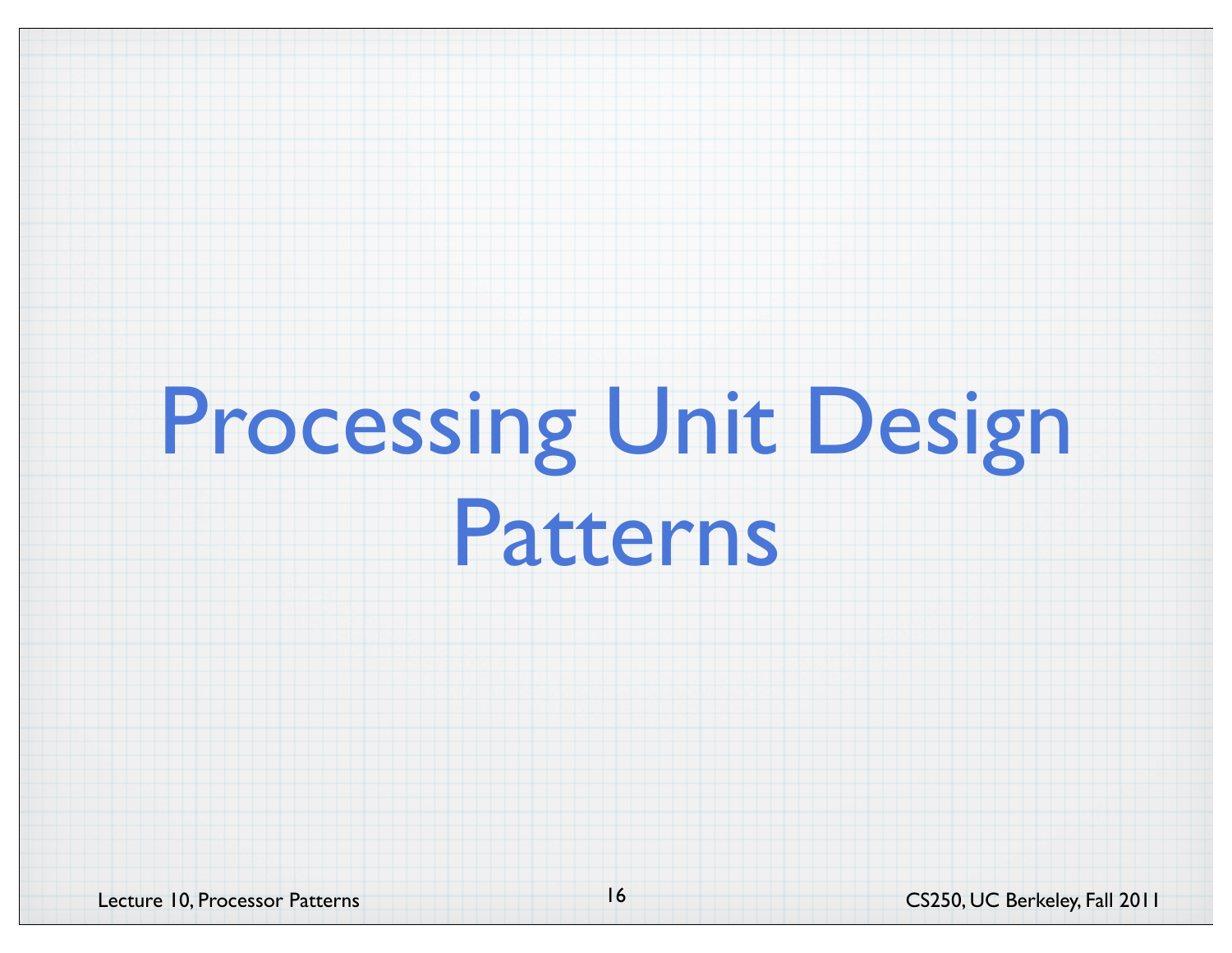### Control+Datapath

**Problem:** Arithmetic operations within transaction require large functional units and memories connected by wide buses. Sequencing of operations within transaction is complex.

**Solution:** Split processing unit into 1) *datapath*,which contains functional units, data memories, and their interconnect, and 2) *control*, which contains all sequencing logic.

**Applicability:** Where there is a clear divide between control logic and data processing logic, with relatively few signals crossing this divide, and mostly from control to datapath not vice versa.

**Consequences:** Most design errors are confined to the control portion. Same datapath design can perform many different transactions by changing control sequencing. Paths between control and datapath, particularly from datapath back to control, are often timing critical.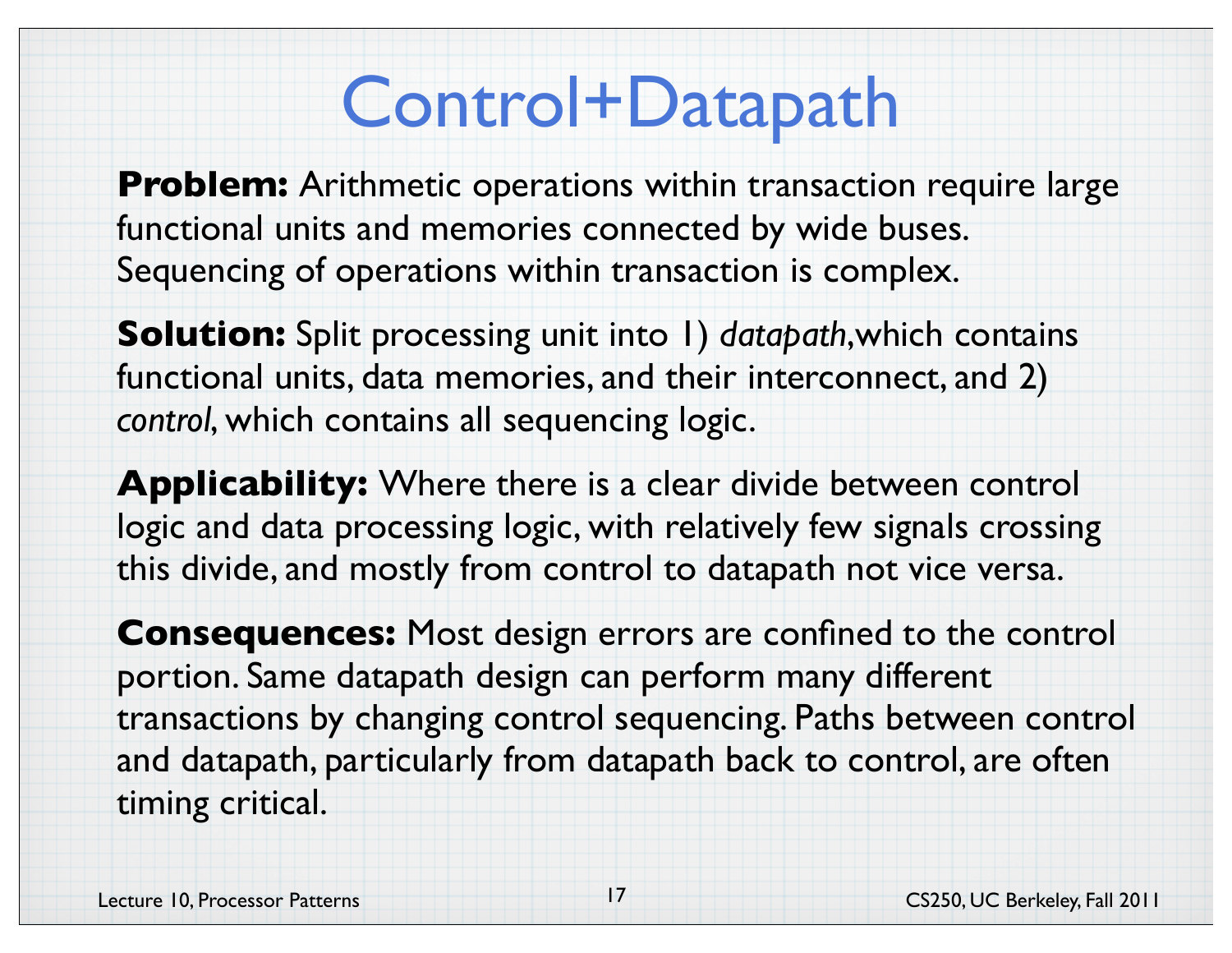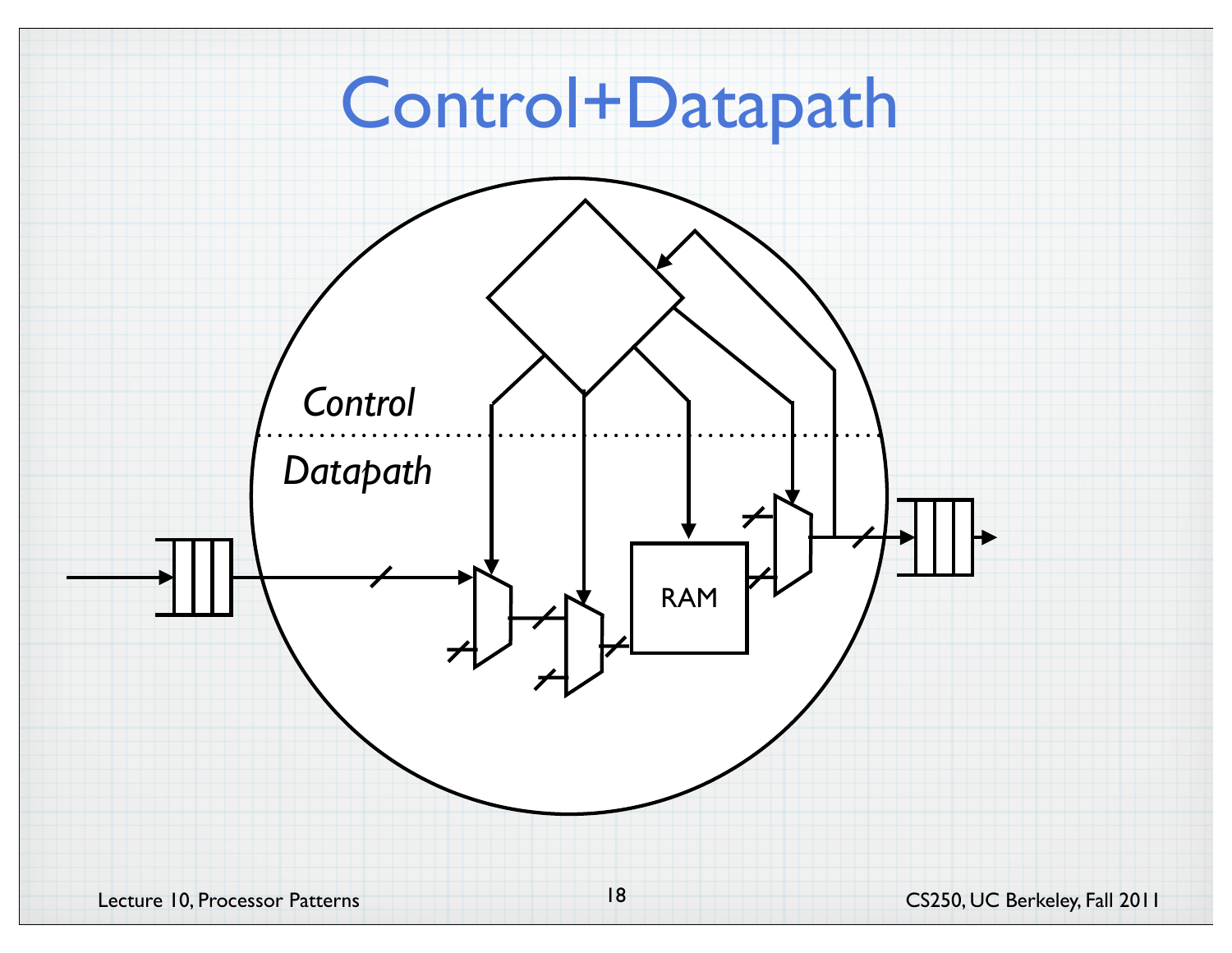### Controller Patterns

- For synchronous control of local datapath
- State Machine Controller
	- $\blacksquare$  control lines generated by state machine
- **Microcoded Controller** 
	- single-cycle datapath, control lines in ROM/RAM
- In-Order Pipeline Controller
	- control pipelined datapath, dynamic interaction between stages
- Out-of-Order Pipeline Controller
	- $\blacksquare$  operations within a control stream might be reordered internally
- **Threaded Pipeline Controller** 
	- multiple control streams, one execution pipeline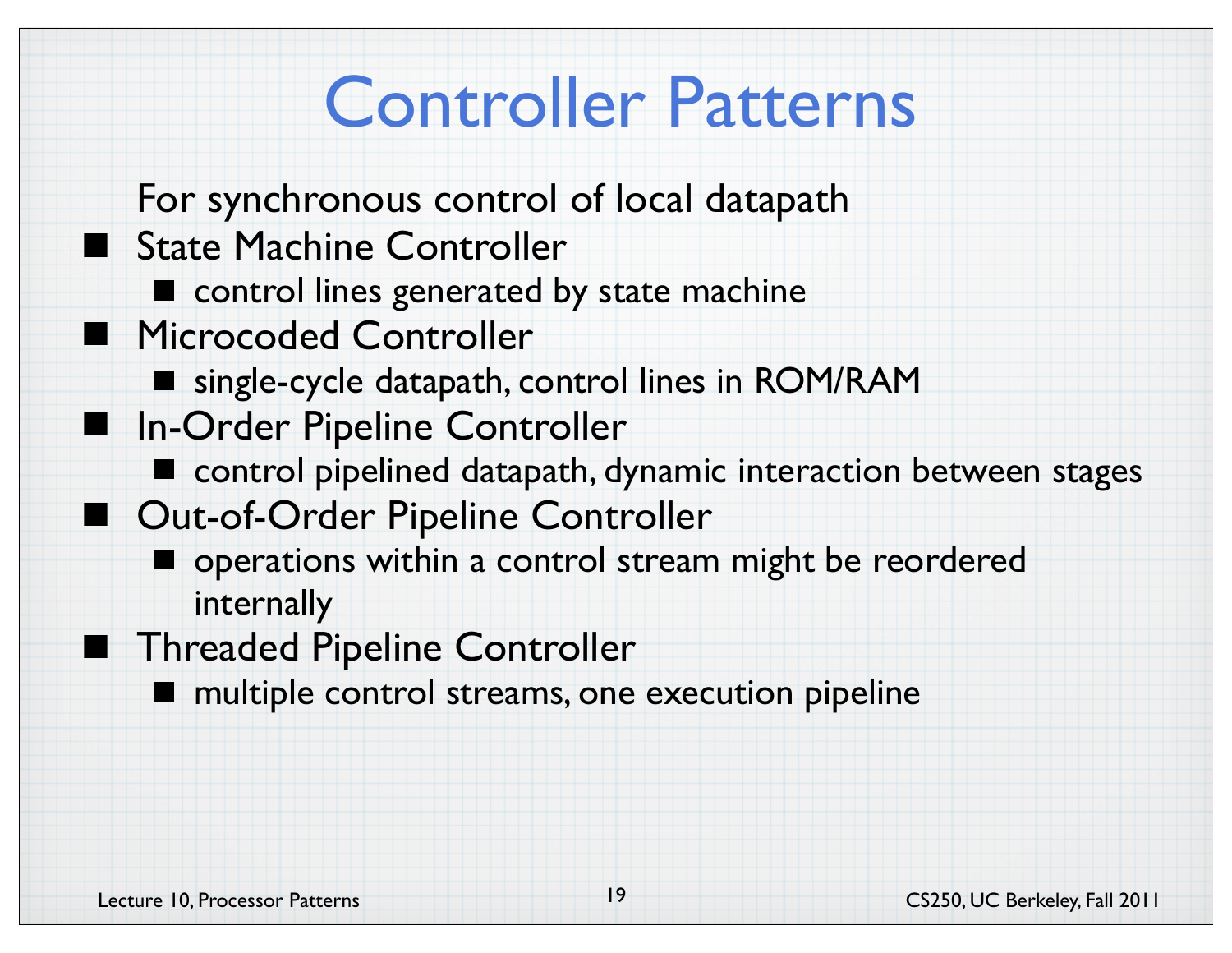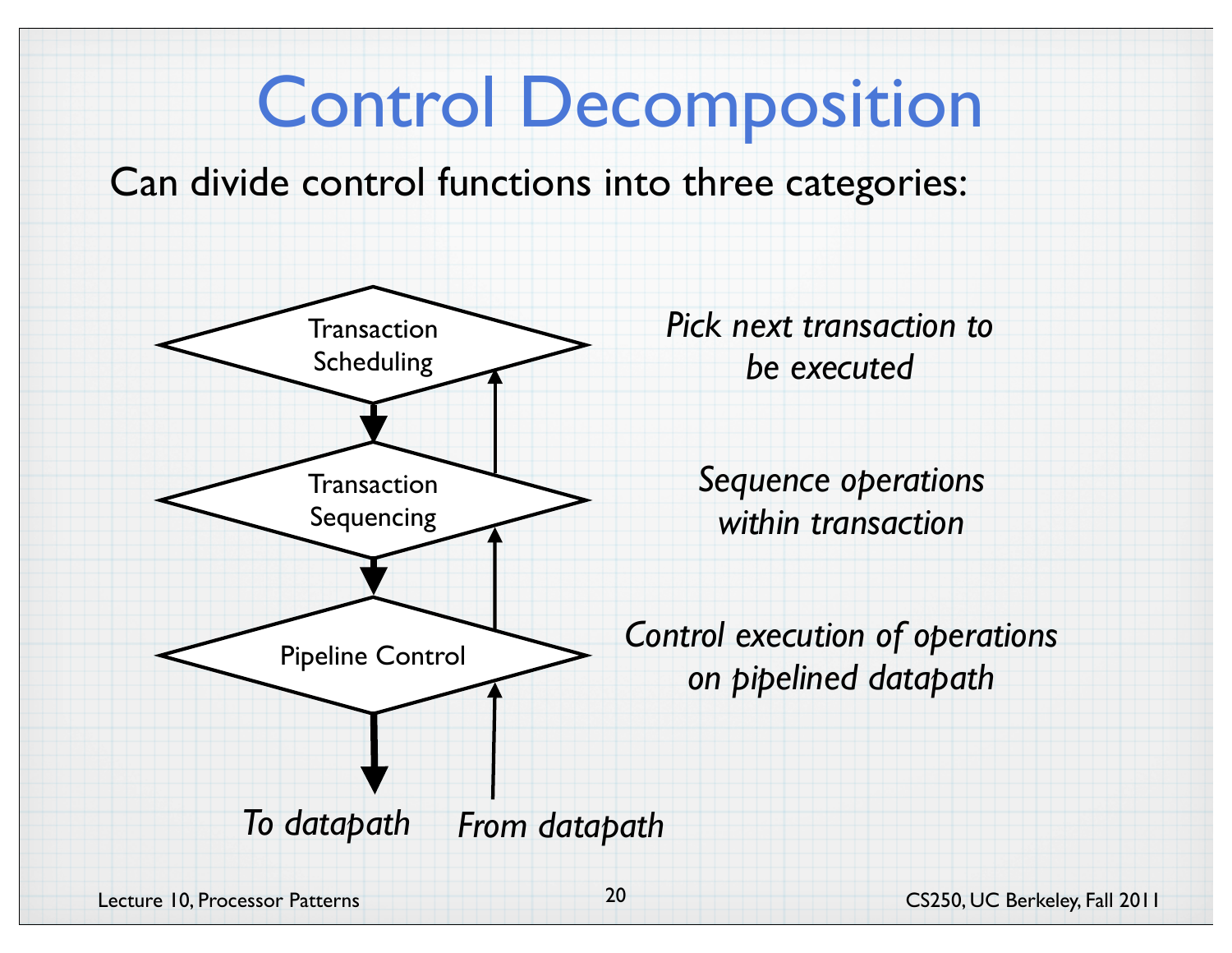### State Machine Controller

**Problem:** Control for a simple unit that performs a single transaction at a time.

**Solution:** Construct state machine with a common initial state to select next transaction, and a separate path for each transaction to sequence operations for that transaction.

**Applicability:** Where datapath is not highly pipelined and where unit only executes one non-overlapping transaction at a time. Combinational control logic can expand dramatically as number of states increases, so limited to less pipelined and less concurrent units.

**Consequences:** State machine can be more compact and faster than a microcode controller for small state machines. Changes in unit functionality can cause large changes in size/speed of state machine.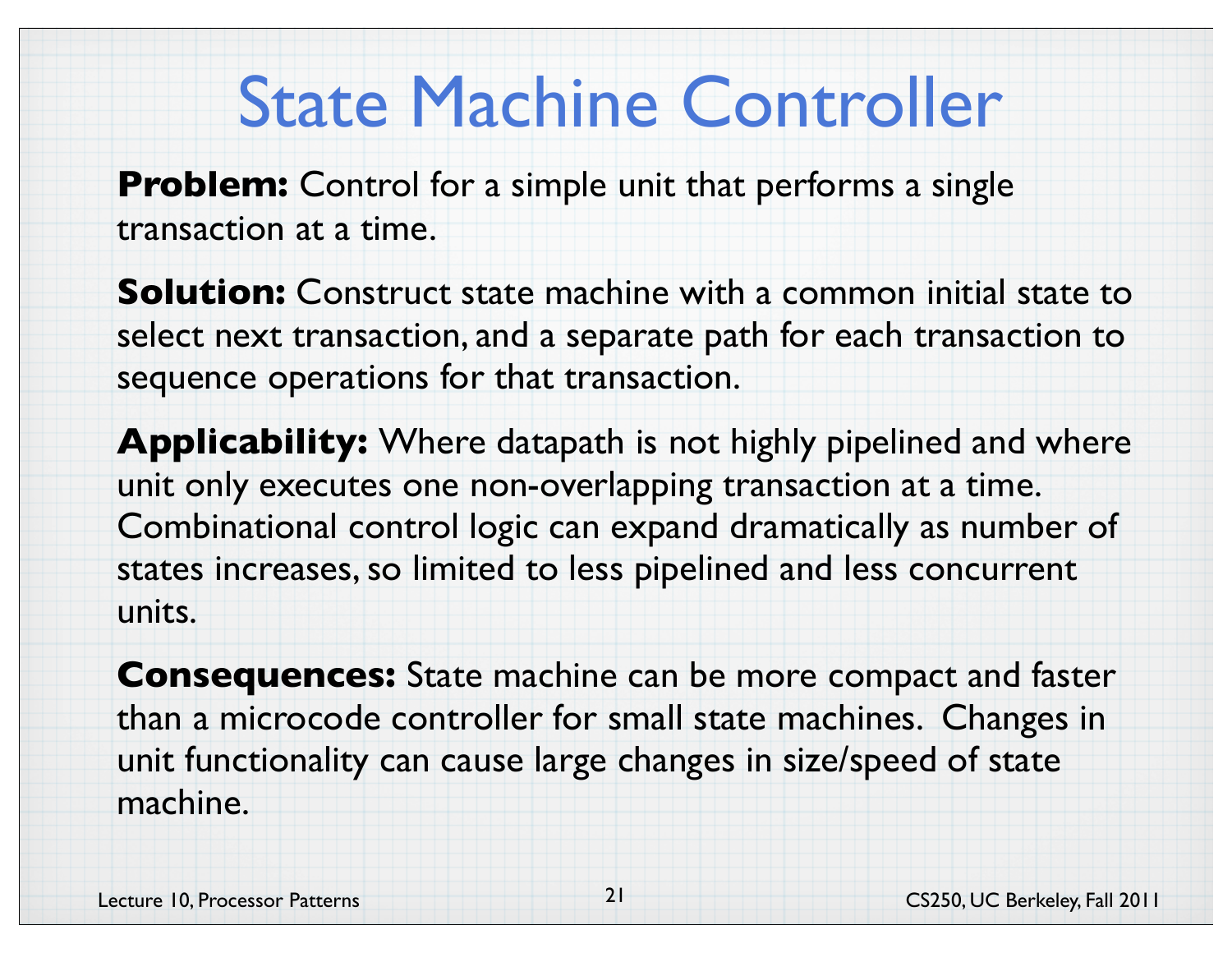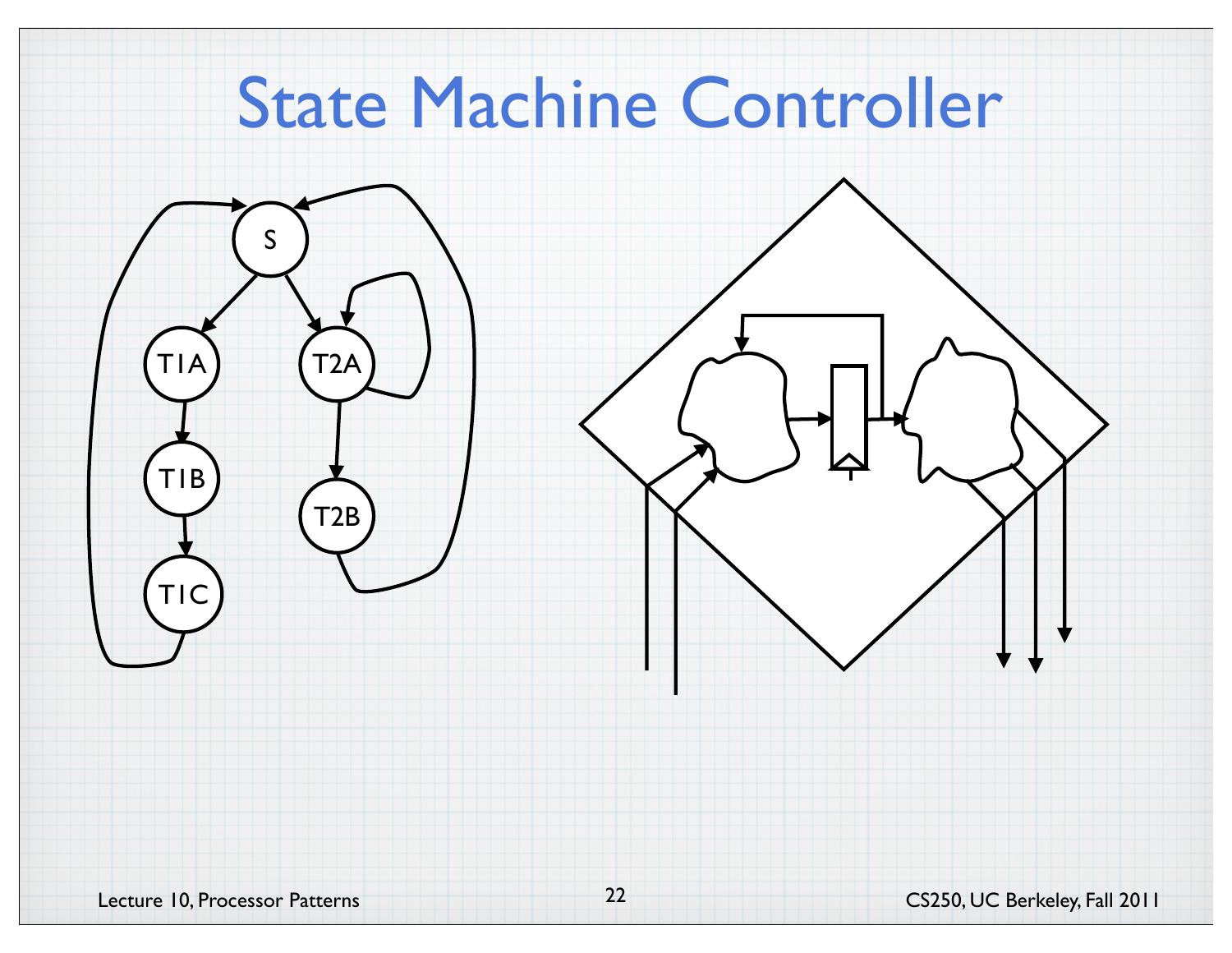## Microcoded Controller

**Problem:** Control for a complex unit that performs a single transaction at a time.

**Solution:** Encode control lines in a ROM structure with a small state machine to sequence through locations in ROM. Microcode dispatch function selects next transaction to execute, and each transaction executed by sequence in microcode ROM. Can also use RAM structure to allow post-fabrication modifications to control.

**Applicability:** Where unit only executes one non-overlapping transaction at a time, but where control is complex. Particularly useful in technology where ROM bits are significantly cheaper than logic gates.

**Consequences:** Microcode easily modified to make changes in unit functionality. Unit cycle time can be limited by critical path from ROM readout to ROM address input (can use pipelined microcode engine to speed throughput inbetween control hazards).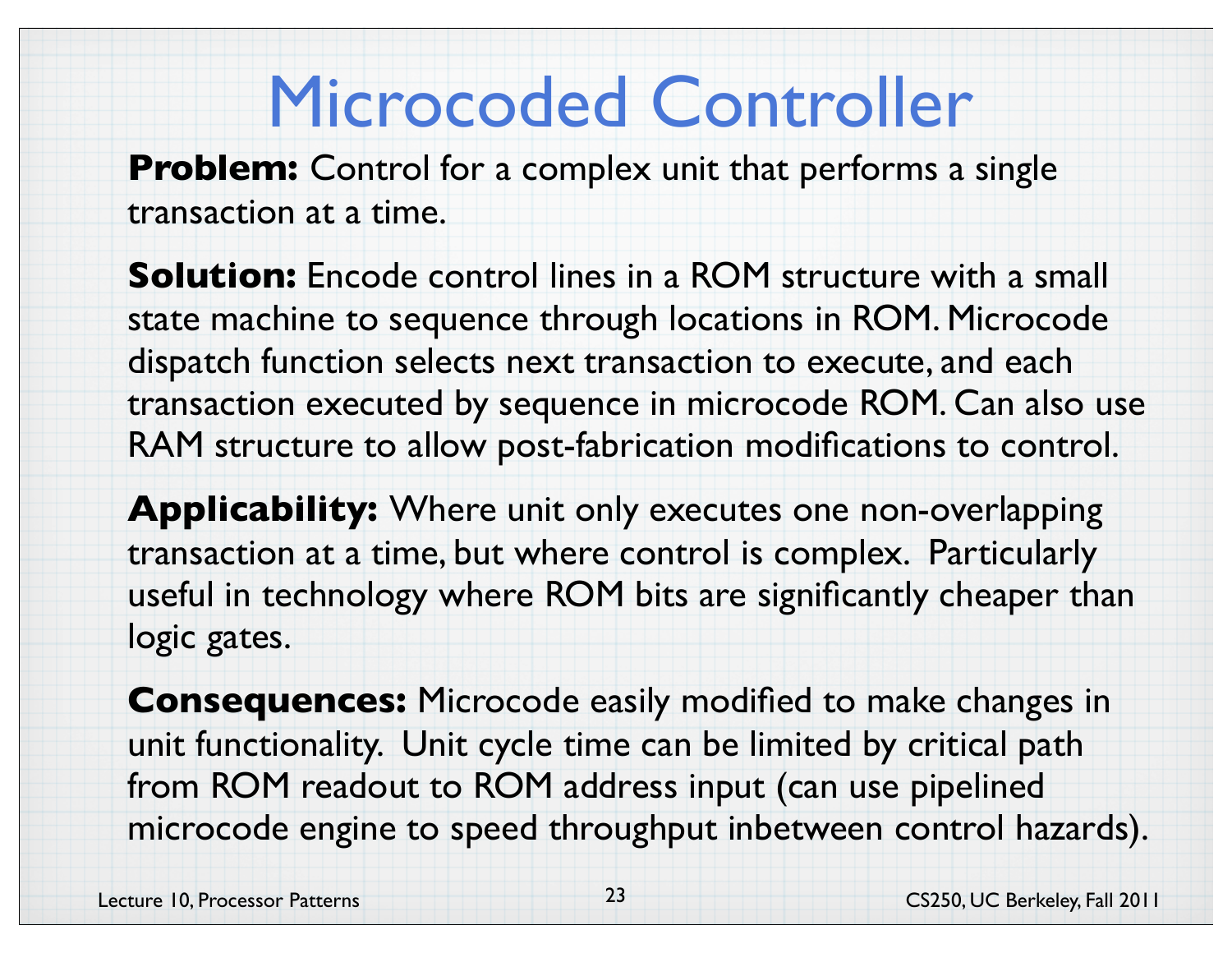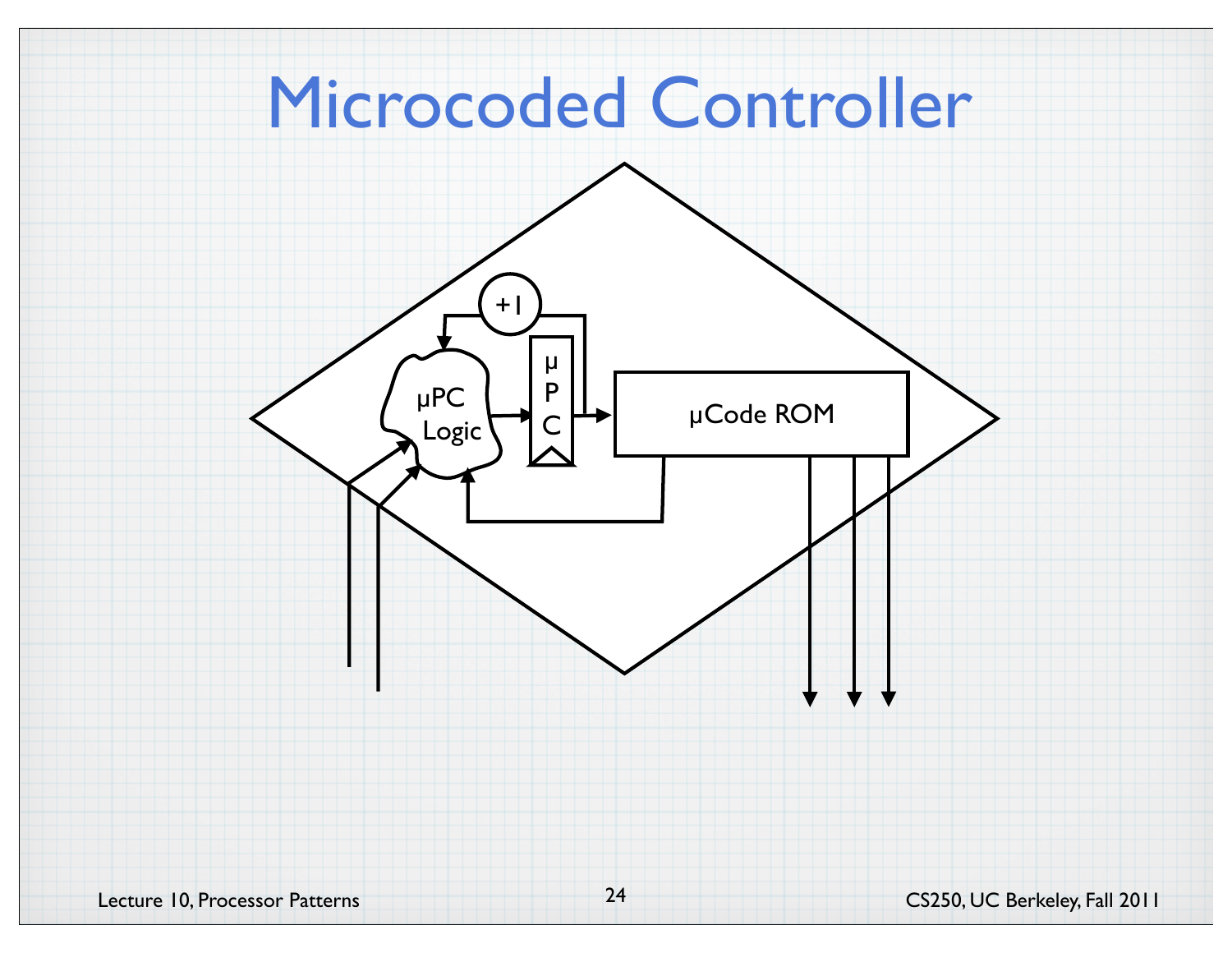### In-Order Pipeline Controller

**Problem:** Control for a complex pipelined unit that can overlap execution of multiple transactions, and multiple operations within one transaction.

**Solution:** Generate control signals for each stage of pipeline using control state pipelined along with data state. Use dynamic *scoreboard* (part of which may be the pipelined control state) to track operations in flight in pipeline. Next operation can only enter pipeline when scoreboard indicates this would not create a pipelining hazard (structural, data, or control).

**Applicability:** Where unit's datapath is pipelined and either sequence of transactions or sequence of operations within a transaction is dynamically determined by input data. Where in-order processing is required, or sufficient for performance goals.

**Consequences:** The datapath design mandates the hazards generated by an executing operation, and can cause large growth in scoreboard complexity and reduction in performance unless hazards on common sequences are avoided.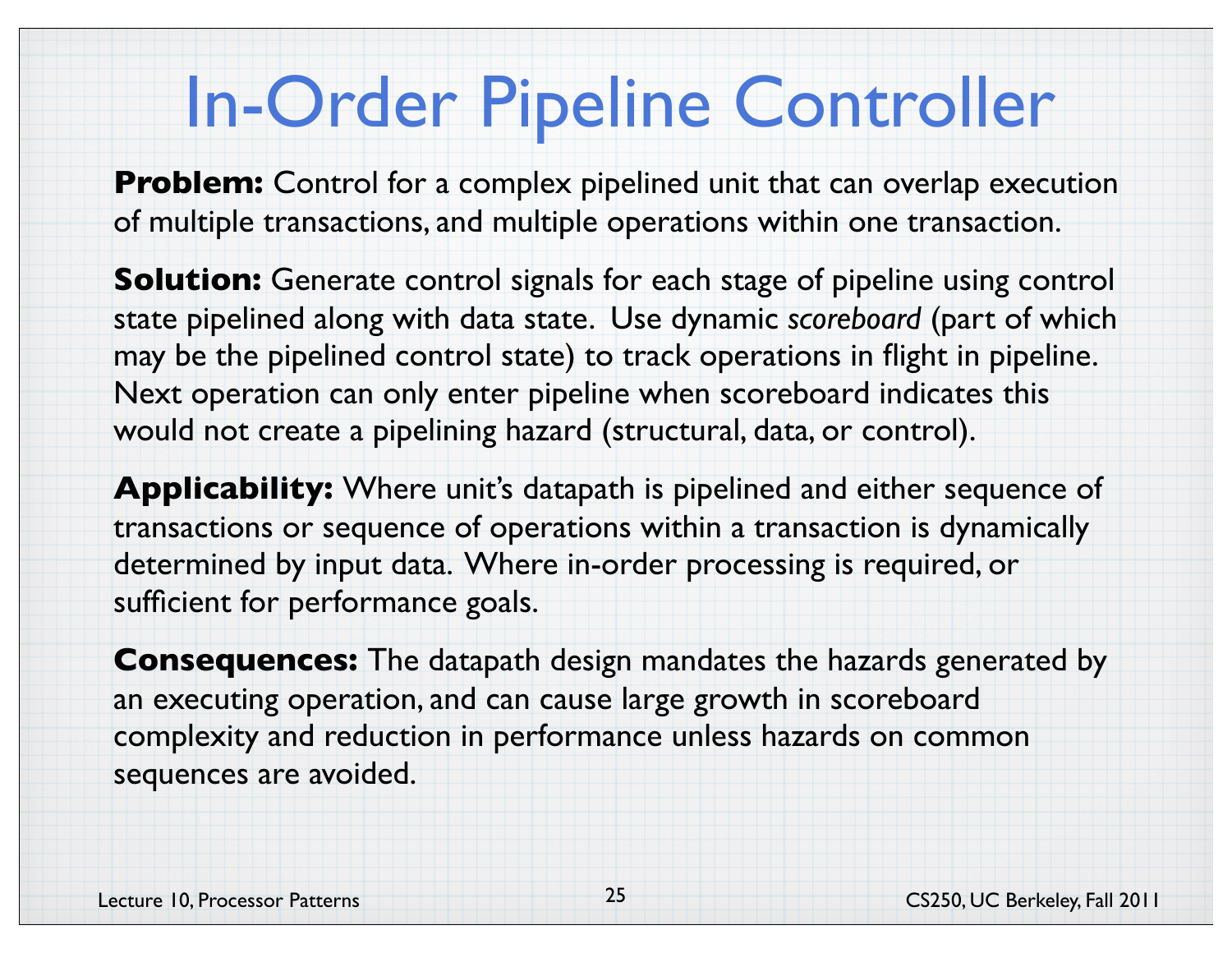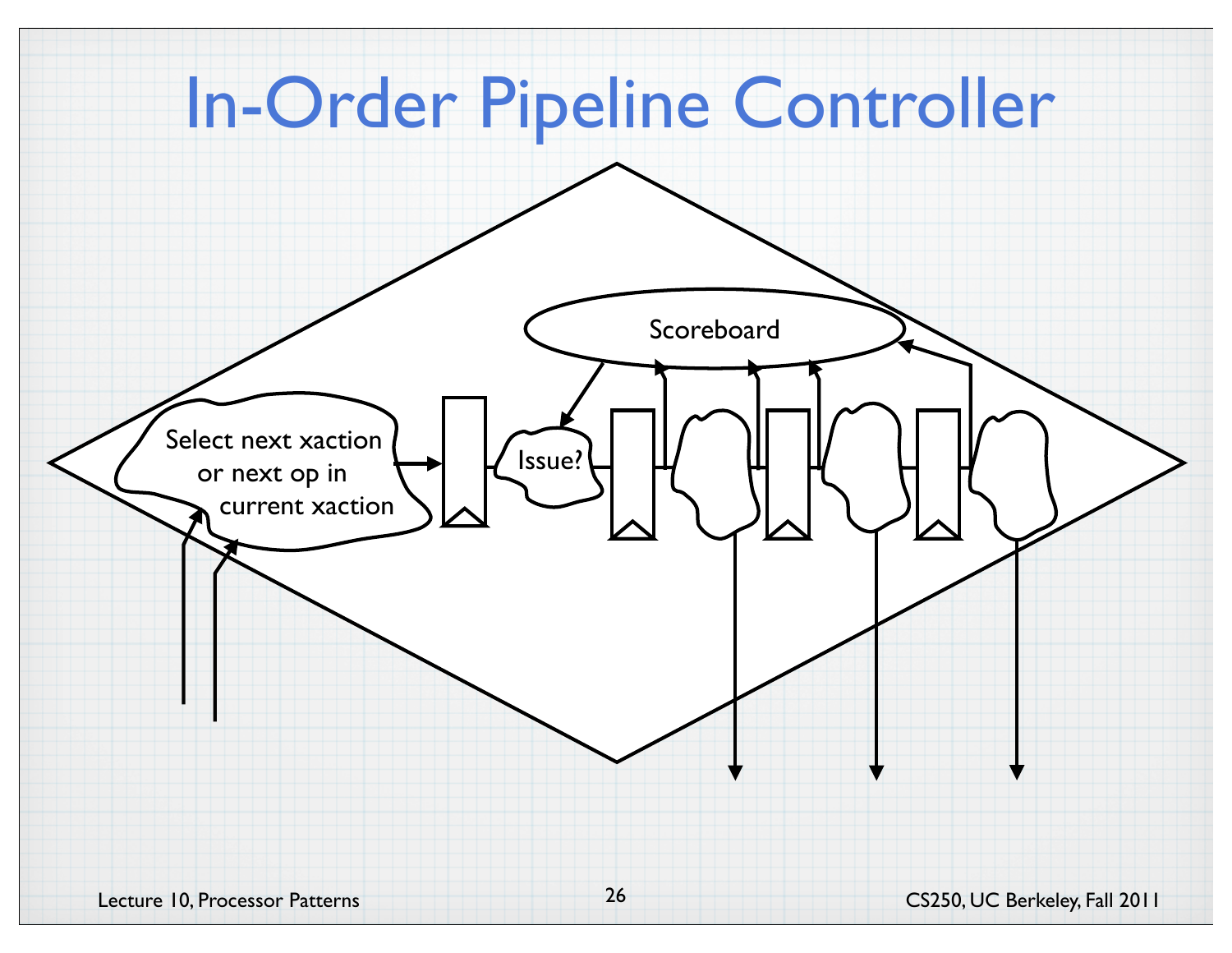### Out-of-Order Processing Unit

**Notal Example 11 November 11 Feamoral Procent Example 11 Feamora** Putter operations and issue out-of-order with respect to hazards.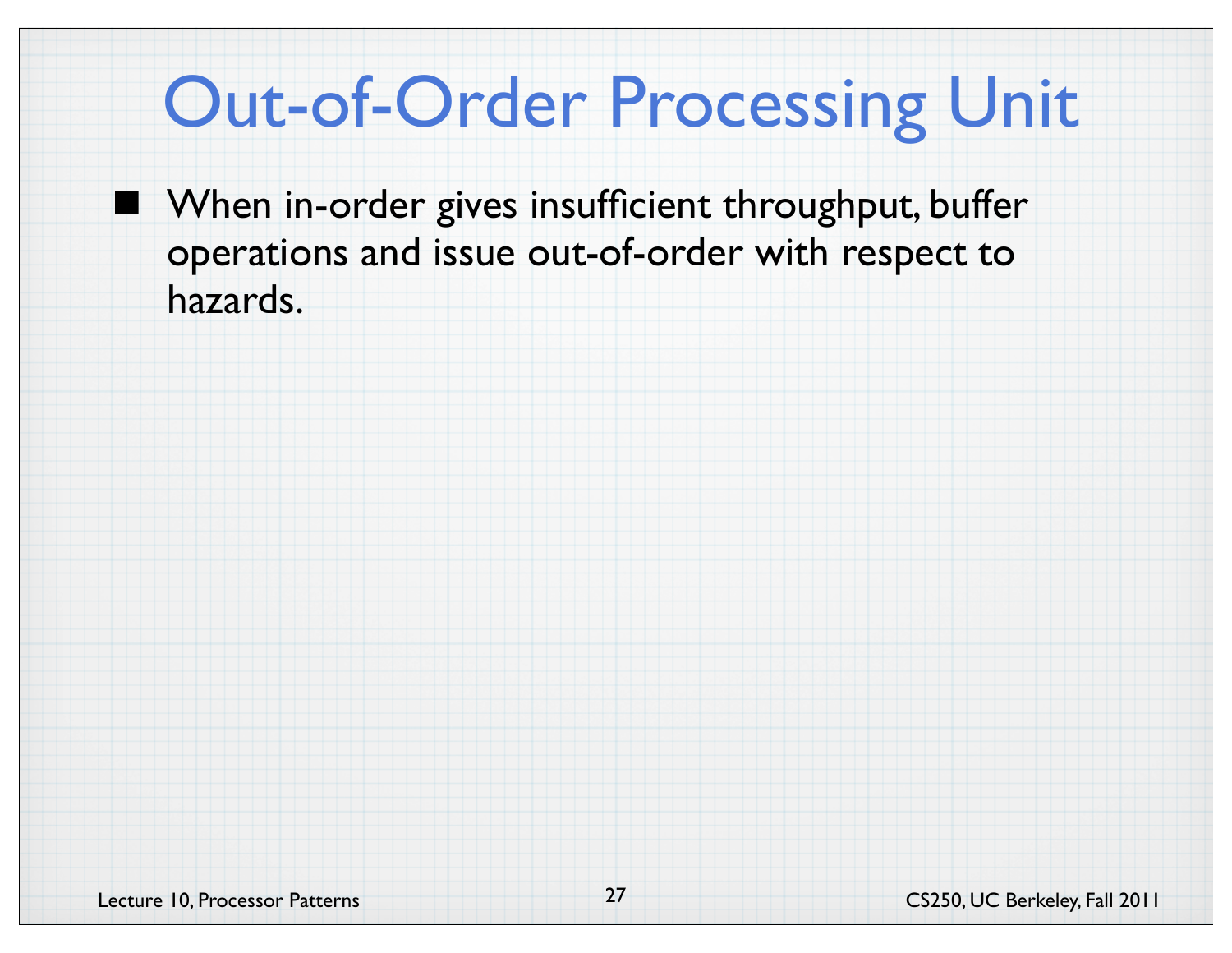### Threaded Processing Unit

- **Multiplex multiple transaction streams onto single** hardware unit.
	- One specific implementation of time-multiplexing.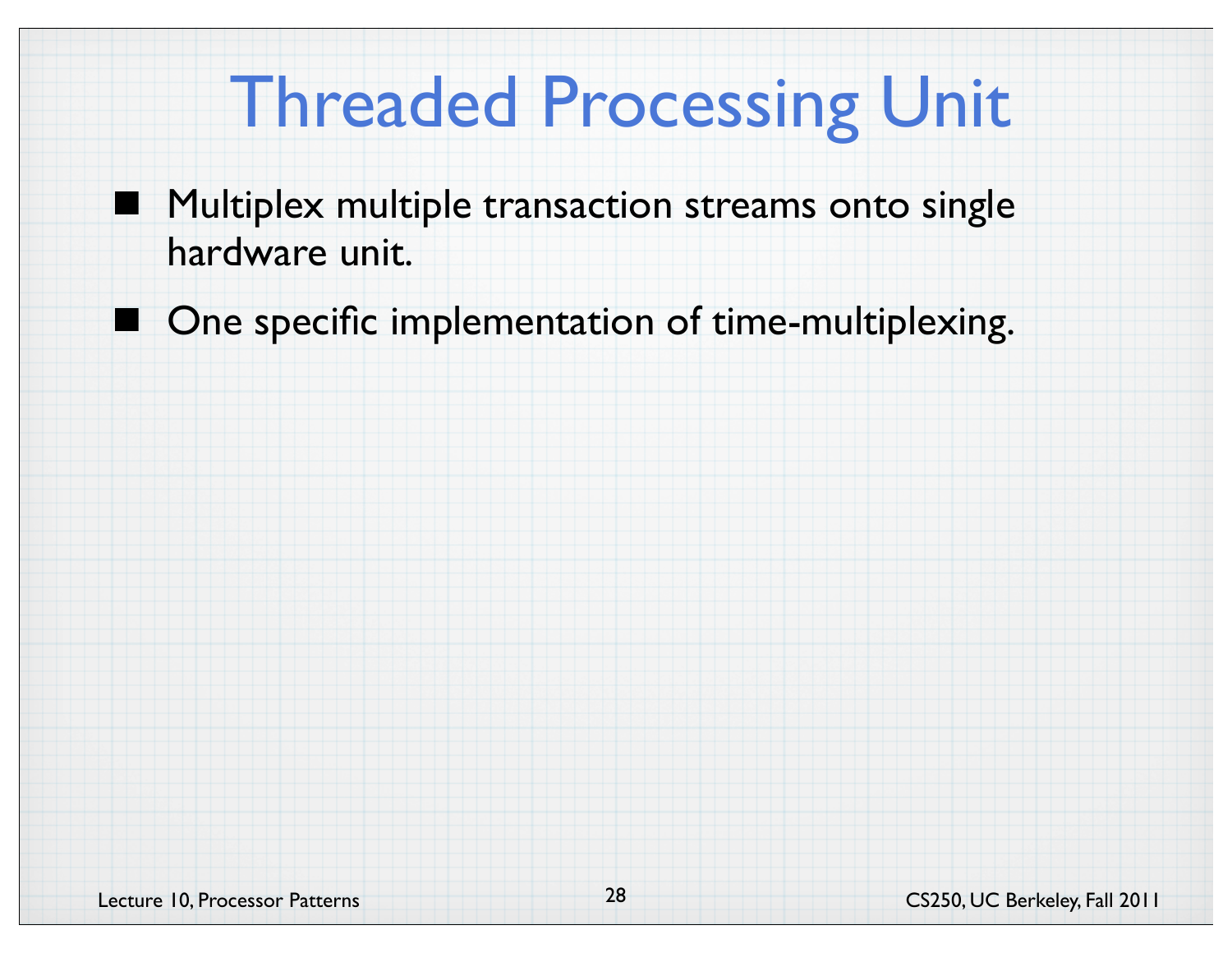## Taxonomy of Control Strategies

#### Increasing levels of control complexity build on each other.

|                                  | SM                                       | µCode                                                      | In-Order                                                                                                        | O <sub>0</sub> O                                                                                           | <b>Threaded</b>                                                                                        |
|----------------------------------|------------------------------------------|------------------------------------------------------------|-----------------------------------------------------------------------------------------------------------------|------------------------------------------------------------------------------------------------------------|--------------------------------------------------------------------------------------------------------|
| Transaction<br>Scheduling        | <b>Next state</b><br>after idle<br>state | Dispatch on<br>transaction<br>state to<br>ucode<br>address | Initialize current<br>transaction<br>state                                                                      | <b>Initialize</b><br>current<br>transaction<br>state                                                       | Interleave<br>transactions<br>from multiple<br>units                                                   |
| <b>Transaction</b><br>Sequencing | <b>State</b><br>transitions              | Step through<br>µcode                                      | Sequence<br>through<br>transaction<br>states (either<br>FSM or uCode)                                           | same as In-<br>Order                                                                                       | Same as In-<br>Order, except<br>multiple<br>simultaneous<br>xactions<br>expanded                       |
| <b>Pipeline Control</b>          | N/A                                      | N/A                                                        | Control state<br>pipelined along<br>with data.<br>Scoreboard<br>controls issue<br>of next in-order<br>operation | Control state<br>pipelined<br>along with<br>data. Issue<br>buffer<br>executes<br>operation<br>out-of-order | Control state<br>pipelined<br>along with<br>data. Issue<br>next<br>operation<br>from ready<br>xaction. |
| To datapath<br>From datapath     |                                          |                                                            |                                                                                                                 |                                                                                                            |                                                                                                        |